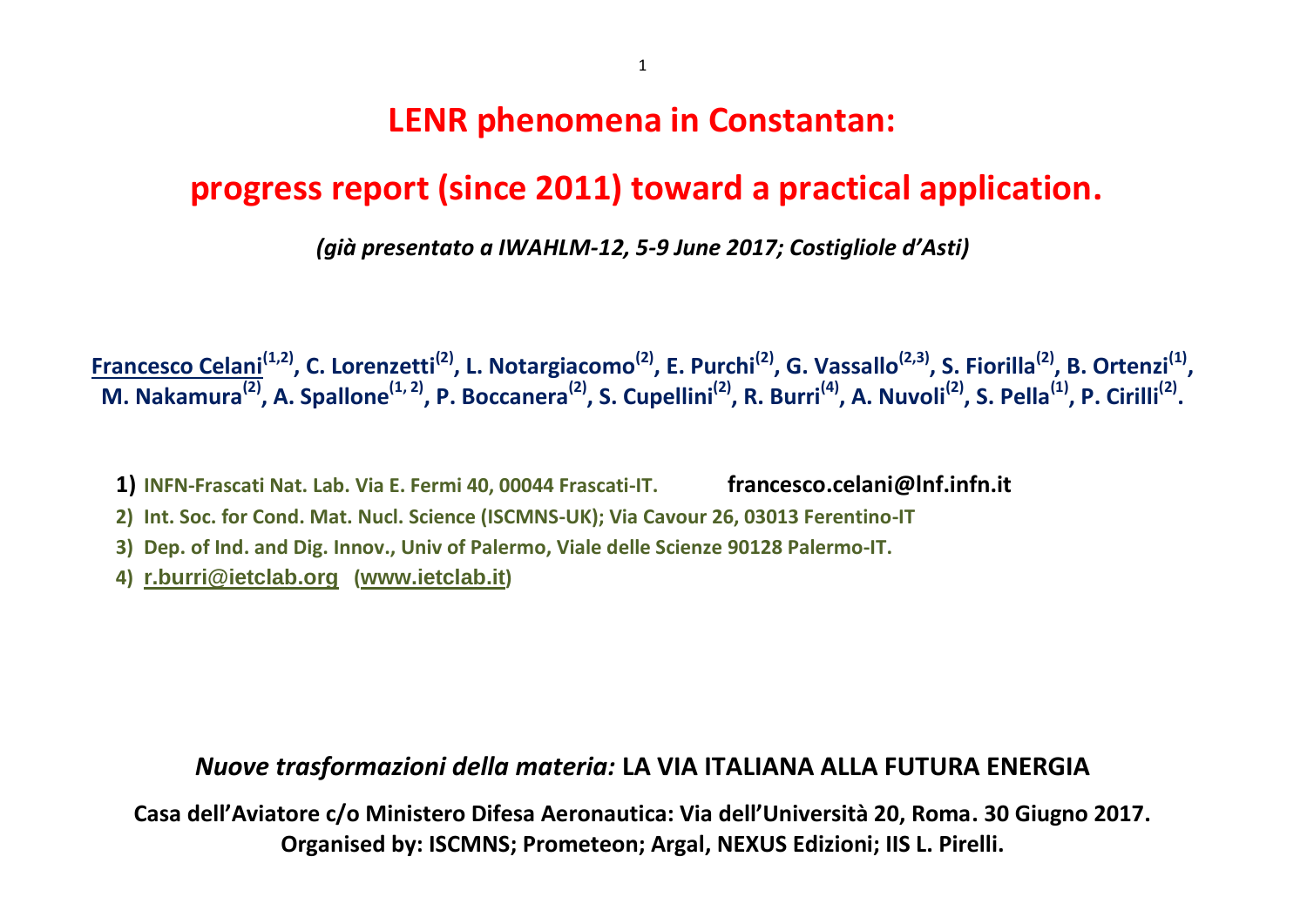# **Outline**

- **Introduction and background: Motivations of current work.**
- **Review of progresses in terms of AHE and stabilization of the effects.** 
	- **Introduction of glass fiber sheaths in the experimental setup.**
	- **use of new "ingredients".**
	- **special geometrical arrangement and new start-up procedures.**
	- **Latest measurements and observations on the role of oxides as qualitative indicator of the AHE occurrence.**
- **Next Steps and Conclusion.**

 *The experimental work object of this presentation was carried out at INFN-LNF; some trials were done at the premises of a Metallurgical Company of North Eastern-Italy. Selected experiments have also been attempted within Martin Fleischmann Memorial Project (i.e. M. Valat and B. Greeyner) and in the framework of a Live Open Science approach.*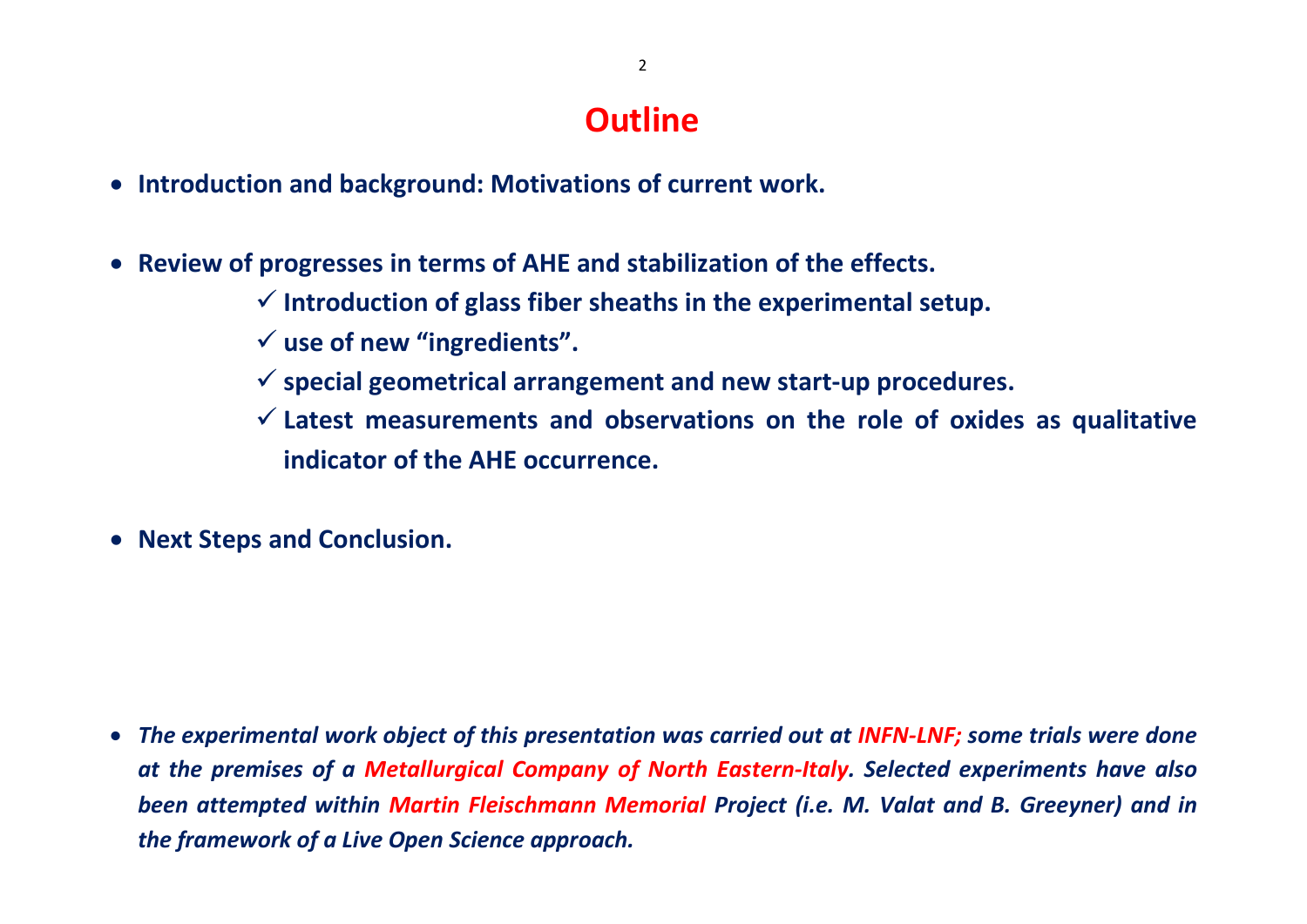# **Introduction**

- **A research program has been initiated in 2011 aiming to increase the magnitude and reproducibility of Anomalous Heat Effects (AHE).**
- **This program focused on the study of Constantan, an alloy of Nickel and Copper (Cu55Ni44Mn1, abbreviated as** *CNM or Cst***) instead of metals such as Pd \* , Ti\*\* , and Ni\*\*\* that have been deeply studied before.**
- **This alloy, unusual in the field of LENR research, was selected at the beginning of 2011 after the hypothesis or guess of a "***hidden factor"* **(see notes) behind AHE successful generation in early experiments of A. Rossi (most likely this factor was not immediately recognized).**
- **To the best of our knowledge these successful experiments occurred around 2007 while A. Rossi was collaborating with B. Ahern in the United States.**
- *We would like to highlight that the real reasons for the selection of Constantan in our experiments was not presented nor publicly disclosed before.*
	- **\*F. Paneth, 1926; M Fleischman-S. Pons, 1989.**
	- **\*\*S. Jones, F. Scaramuzzi, 1989.**
	- **\*\*\* F. Piantelli, rods bulk shaped, 1991; A. Rossi-B. Ahern as powders, about 2008.**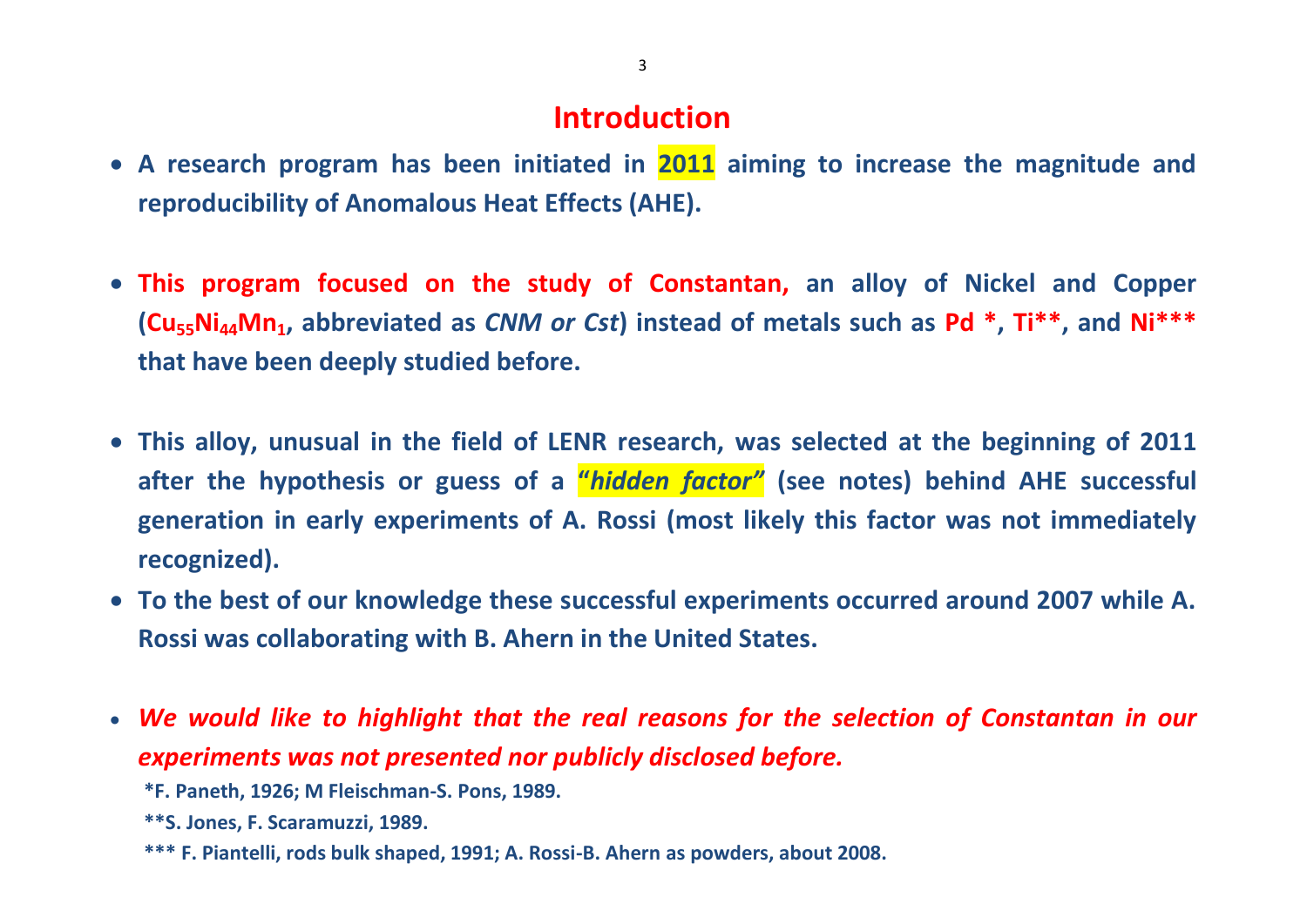### **Choice of Constantan: Motivation**

- **This has started in 2011 when we made the hypothesis that the "real and main catalyst or initiator" of the reaction with gaseous Hydrogen was the** *thermocouple* **inserted within the Ni nano-powders, and not the Ni itself.**
- **We refer to** *J-type* **(***Fe-Constantan***), particularly suitable for the temperature range of most experiments (<750 °C). This thermocouple is particularly convenient also because of its low**  cost and high sensitivity (about 50  $\mu$ V/ $\textdegree$ C).
- *Furthermore, we had reason to believe that these thermocouples* **could be partially damaged after several tests, leading to activation of its surface; we believe also that the insulating and protective material covering the thermocouple (a kind of glass) may contribute to the observed phenomena.**
- **Later that year (June 2011) we found an article showing that Cu-Ni alloys, such as Constantan, may provide an extremely large energy for the catalytic dissociation of Hydrogen molecule (2-3 eV for a wide range of compositions; i.e. Cu/Ni ratio) to the atomic state (H22H);**
- **This behavior was predicted by computer simulations since 1999 by S. Romanowski and Collaborators (see notes).**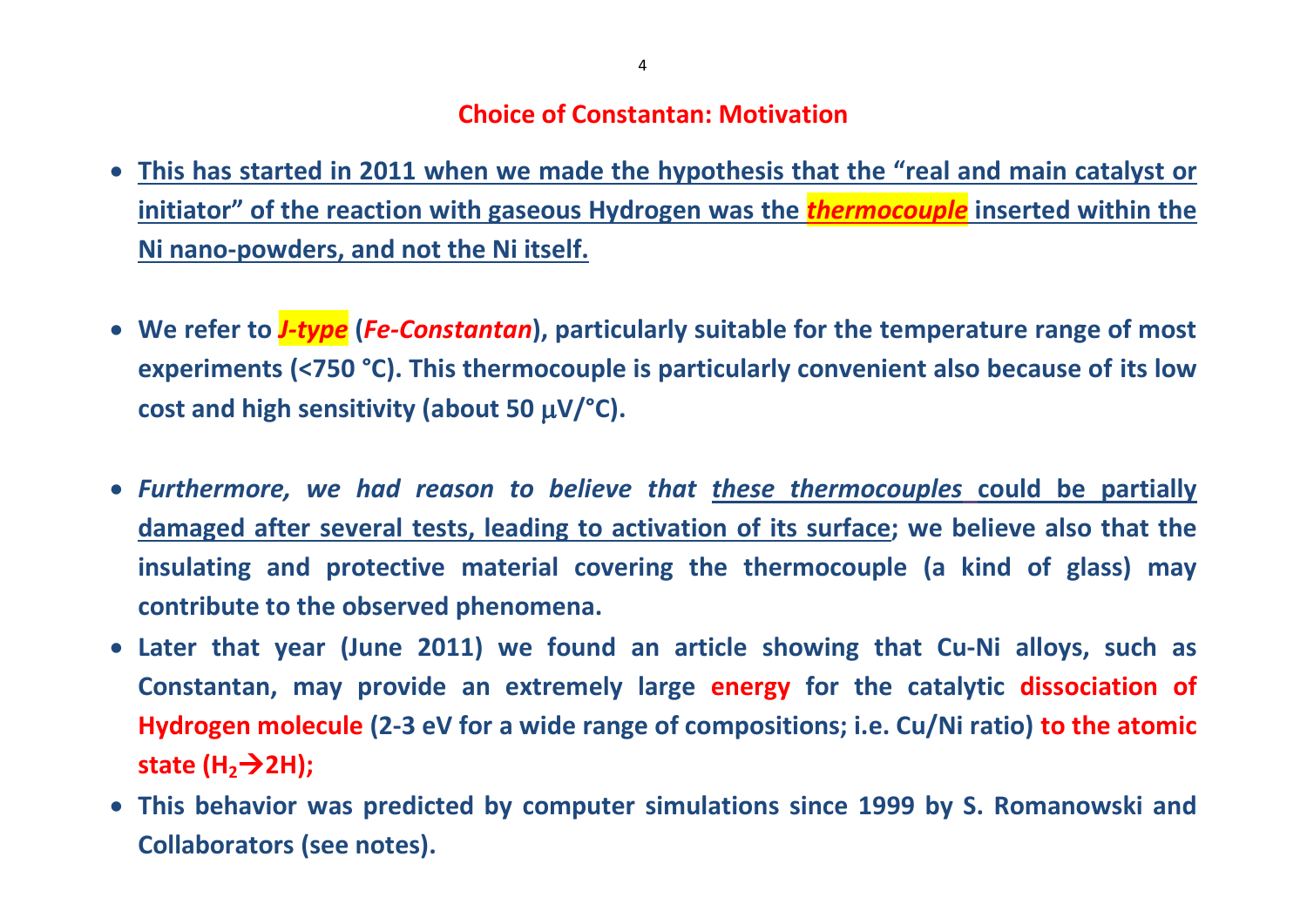**Reprint from S. Romanowski (Tab. 1) shows predicted values for the energy of dissociation of Hydrogen molecule to atomic Hydrogen. Some of these data have also been confirmed experimentally/qualitatively, by the same Authors.**

| <b>Material composition</b>               | $\Delta$ E (eV) for Hydrogen dissociation (H <sub>2</sub> $\rightarrow$ 2H) |
|-------------------------------------------|-----------------------------------------------------------------------------|
| Ni <sub>0.375</sub> Cu <sub>0.625</sub>   | 3.164                                                                       |
| Ni <sub>0.625</sub> Cu <sub>0.375</sub>   | 2.861                                                                       |
| Ni <sub>0.8125</sub> Cu <sub>0.1875</sub> | 2.096                                                                       |
| <b>Ni</b>                                 | 1.736                                                                       |
| $Ni0.1825 Cu0.8175$                       | 1.568                                                                       |
| Ag <sub>0.8125</sub> Pd <sub>0.1875</sub> | 0.572                                                                       |
| Ag <sub>0.625</sub> Pd <sub>0.375</sub>   | 0.560                                                                       |
| Ag <sub>0.325</sub> Pd <sub>0.675</sub>   | 0.509                                                                       |
| Ag <sub>0.1875</sub> Pd <sub>0.8125</sub> | 0.509                                                                       |
| <b>Pd</b>                                 | 0.424                                                                       |
| <b>Cu</b>                                 | $-1.110$                                                                    |
| <b>Ag</b>                                 | $-1.416$                                                                    |

**Tab. 1. Adapted from S. Romanowski et al. (***Langmuir 15 (18), 5773-5780***) Best catalyzer is Ni0.375 Cu0.625 at +3.164 eV; worst is Ag at -1.416 eV.**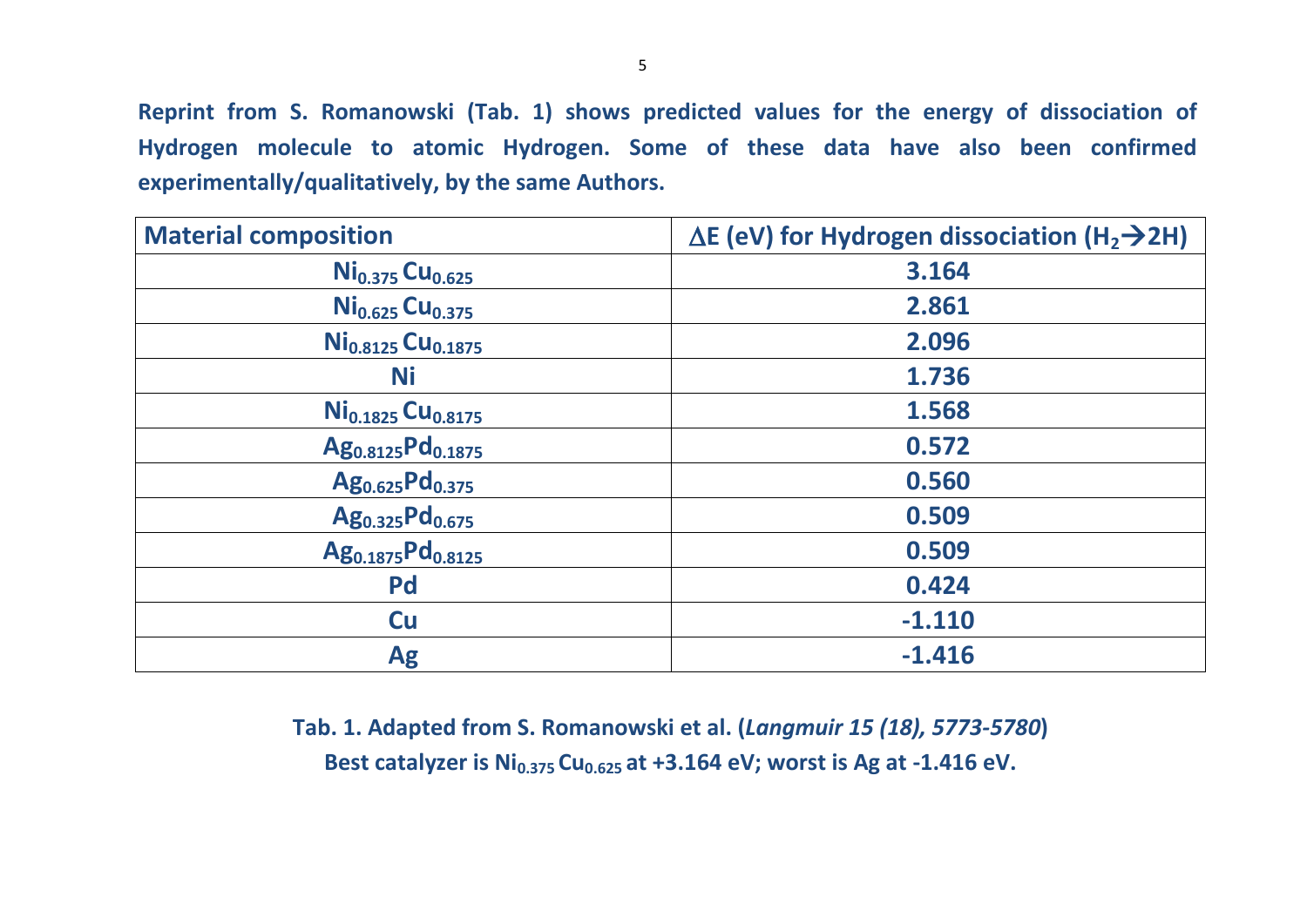- **A similar behavior, can also be expected for Deuterium gas, and it was retroactively noticed in electrolytic and gaseous experiments carried out by our group since 1989 (see Notes).**
- **It is also worth to mention that on Summer of 2012, our coworker G. Vassallo, brought to our attention a patent filed in 1993 (published as US5770036, [US5411654,](http://www.google.com/patents/US5411654) [US5674632\)](http://www.google.com/patents/US5674632) where B. Ahern is the first inventor. This patent reported that the** *Cu-Ni* **could be a good candidate to obtain AHE, especially when at** *nanometric dimensions* **or prepared alternating layers of copper and nickel.**
- **This information made us more confident on the "Cu-Ni hypothesis" as a trigger of AHE phenomena. Furthermore, it encouraged the use and additional development of our technique to prepare a multilayer and nanostructured texture using electrical pulses (see next slides).**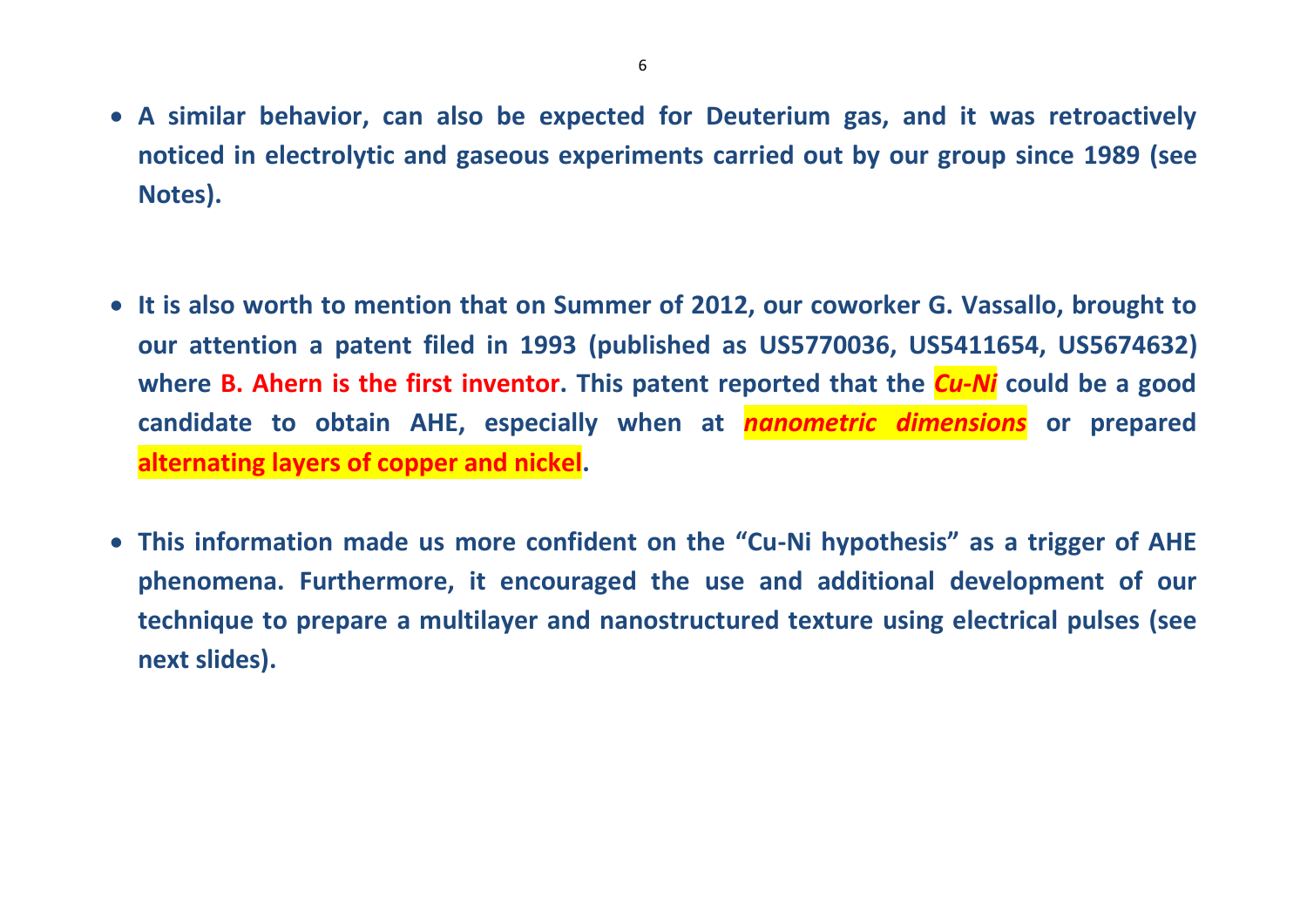**The INFN-LNF main steps and related improvements.**

## **Wires Pulsed/Flash Oxidation**

- **To increase the surface area of** *CNM wires***, we applied to them several hundred electric pulses (typically 50 ms duration) with a rather large peak power (15-20 kVA/g). This allows to reach a surface temperature of 800-1000 °C, where** *Constantan* **starts to oxidize showing the formation of a spongy sub-micrometric texture.**
- **We believe that is due to the fast rising in temperature followed by a rapid cooling (quenching). This also leads to some phase separation, with the formation of separated islands of nickel rich or copper rich phases.**
- **It is likely that a skin effect (pulse rise-time 1 s) concentrates most of the current (power) at the surface of the wire, with predictable effects on temperatures increase and gradient.**
- **Interestingly the wire surface shows, after pulsed oxidation, the** *formation of mixed oxides of copper and nickel (***CuxOy, NiwOz) arranged in a multilayer and sub-micrometric structure .**
- **This came as a surprise when we first looked at the materials with SEM-EDX.**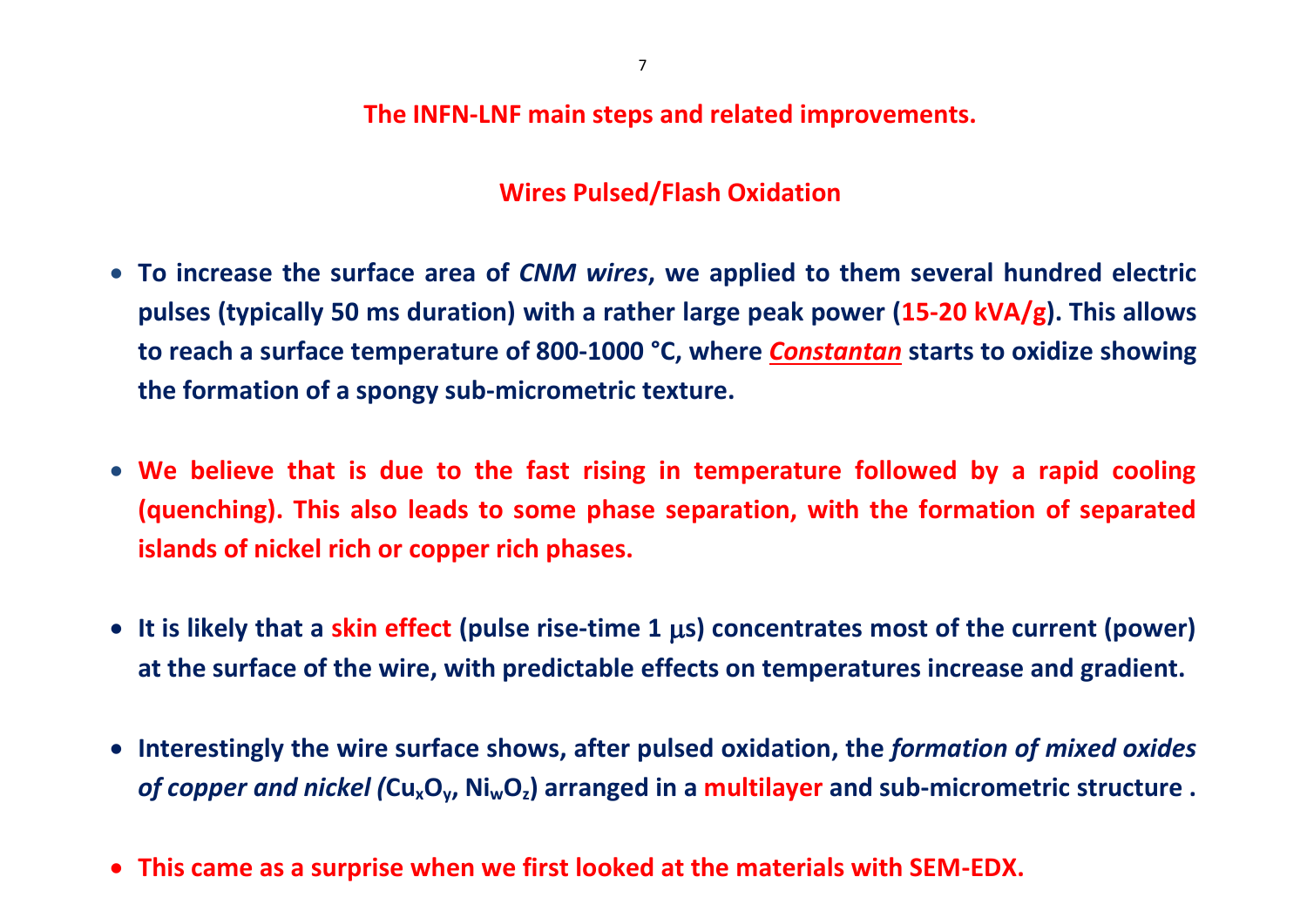- **Highlight: pristine** *CNM* **is the substrate where sub-micrometric materials, of various composition, are supported. The material prepared per this procedure shows a reduced tendency to self-sintering. In other words, the inert material which is often added to reduce sintering problems (e.g. ZrO<sup>2</sup> chosen by Yoshiaki Arata since 2002 for nano-Pd) is replaced with structures, that can possibly absorb some amounts of Hydrogen and eventually take part in the exothermic reactions.**
- **For the sake of clarity, we do not have a precise control of dimensionality of nanoparticles as in the Arata's procedure. In facts, He obtains, 2-15 nm nano-particles when using Pd\_35%-over ZrO2\_65%, using melt-spinning and quenching processes.**
- **Weak points. We have occasionally observed that the oxidized and partially reduced structures on constantan wires may detach and fall off. When this phenomenon occurs, the experiment outcome may be negatively affected. Such adverse effects increase after H or D absorption and several thermal cycles (e.g. 20400--70020 °C).**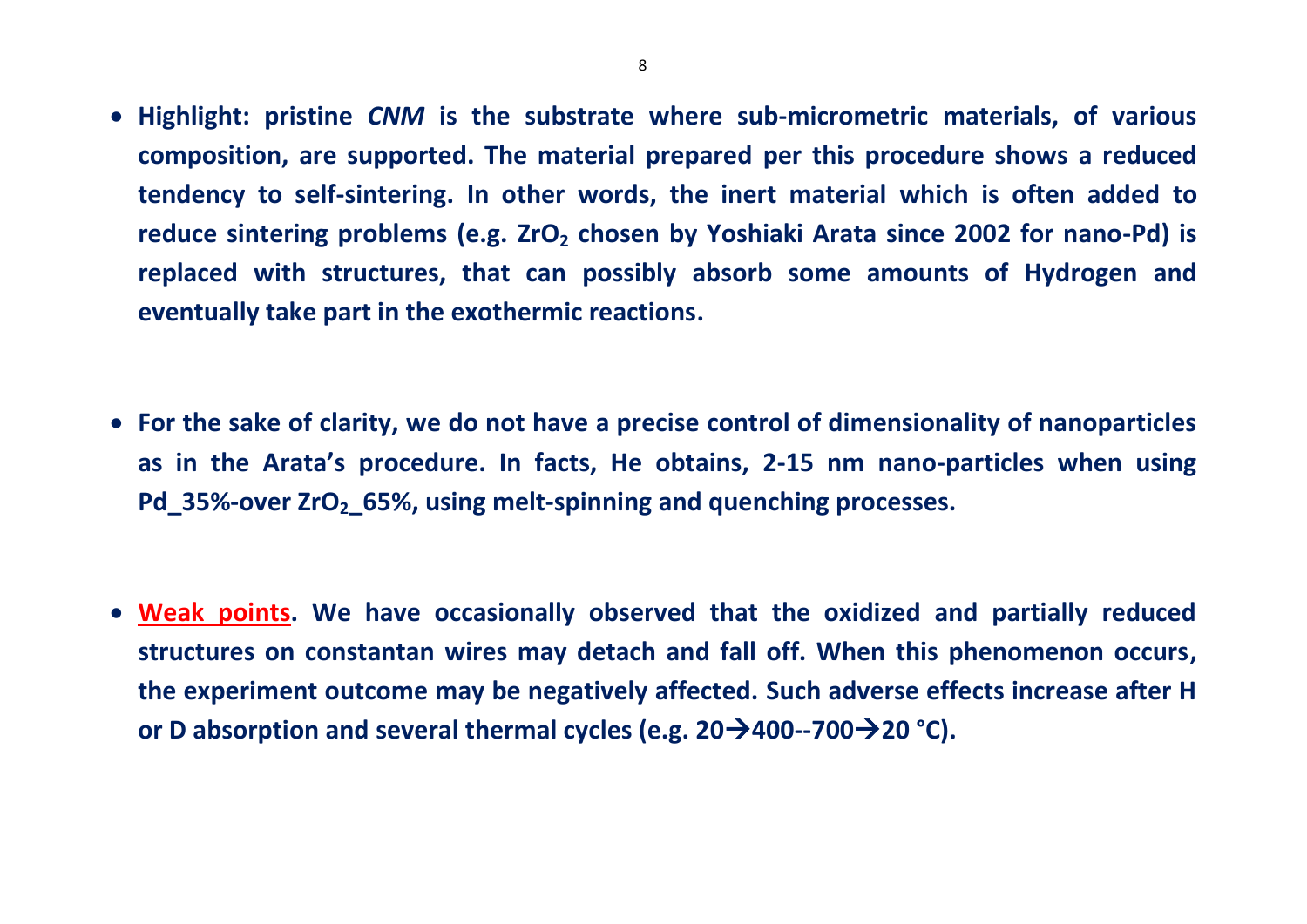#### **Introduction of fiber glass sheaths and their impregnation**

- **(2) To prevent or minimize the separation of active surface layers from the wires core, we put them, immediately after their preparation, within a** *fiber glass sheath* **(this procedure was systematically adopted since 2013).**
- **We have also reason to believe that this glass sheath may, under certain circumstances, contribute to the generation of AHE. This phenomenon was also observed in a previous set of experiments with Palladium wires in 2008, just because electrical insulation purposes.**
- **At that time, several types of fiber glass sheaths were tested. We realized that Alumina (Al2O3) based materials, although able to withstand quite large temperatures (>1200 °C), never gave useful effects. Only more common glass types (E Glass, i.e. boro-silico-aluminocalcic glass; e.g. made by SIGI-Favier, IT-F; a derivative of borosilicate glass with further addition of TiO2, Fe2O3, Fe2), although limits on maximum continuous temperatures of 550 °C, was showing synergistic effects with respect to AHE phenomena. We first thought that the glass itself could be an important factor but we didn't have yet any justification for our experimental observations.**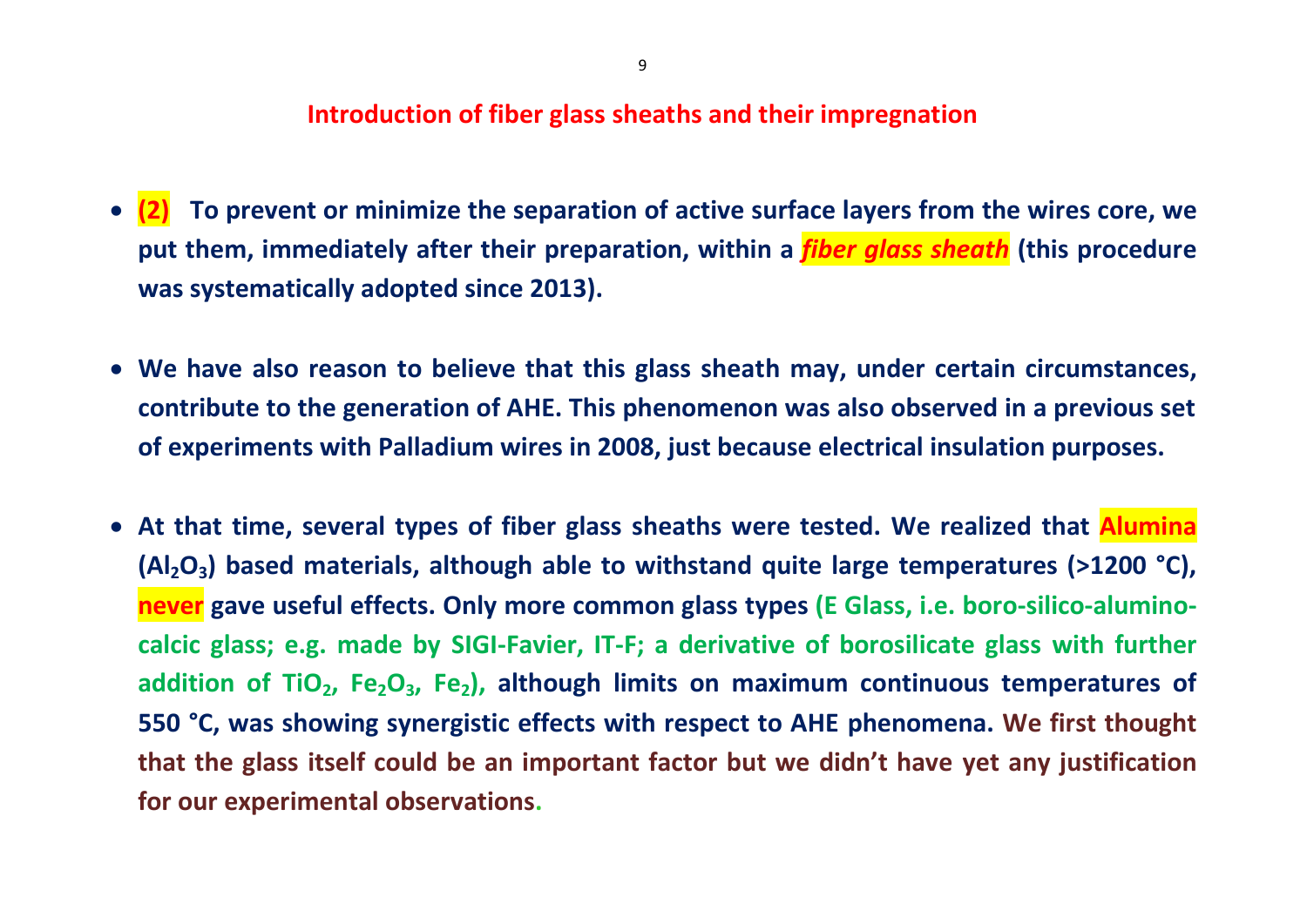- **Having in mind the idea of a "vessel" or containment made of micrometric fibers (diameter 4-6 m, almost porous) we started modifying the sheaths by impregnation. This was done dipping the sheaths into a solution of Sr(NO3)<sup>2</sup> in H2O or D2O, this was later decomposed to SrO at high temperature.**
- **Wires were later inserted in the sheaths impregnated per this procedure.**
- **Please note that SrO is one of the materials (e.g. CaO, Y2O3) that have a low working function for electron emission. The use of these materials is in accordance with procedures of Y. Iwamura (1999) in the field of transmutations (Sr→Mo, Cs→Pr) induced by Deuterium flux on multilayered (CaO, Pd) structures.**
- **The Working Function (***W***) of a material is the main factor for electron emission at high temperatures (Thermoelectric Effect; i.e. Richardson law, Nobel Laureate in Physics on 1928). The formula is: J= AgT 2 exp-(***W***/KT). J is current density (A/m<sup>2</sup> ), A<sup>g</sup> is a constant factor, T is temperature (in K), K is the Boltzmann constant (1.38\*10-23). As an example, at 1000K, the exponential factor, varying** *W* **(3, 2, 1, 0.5 eV), is respectively 7\*10-16, 8.5\*10-11, 9.2\*10-6 , 3.03\*10-3 . In other words, a reduction from 2 to 1 eV increases the current density of 10<sup>5</sup> ! Recent data claim, about SrO at** *low dimensionality***, a value as low as 1.2 eV in respect to 2.3 eV in bulk shape. We make exactly thin layers of SrO at glassy sheath surfaces.**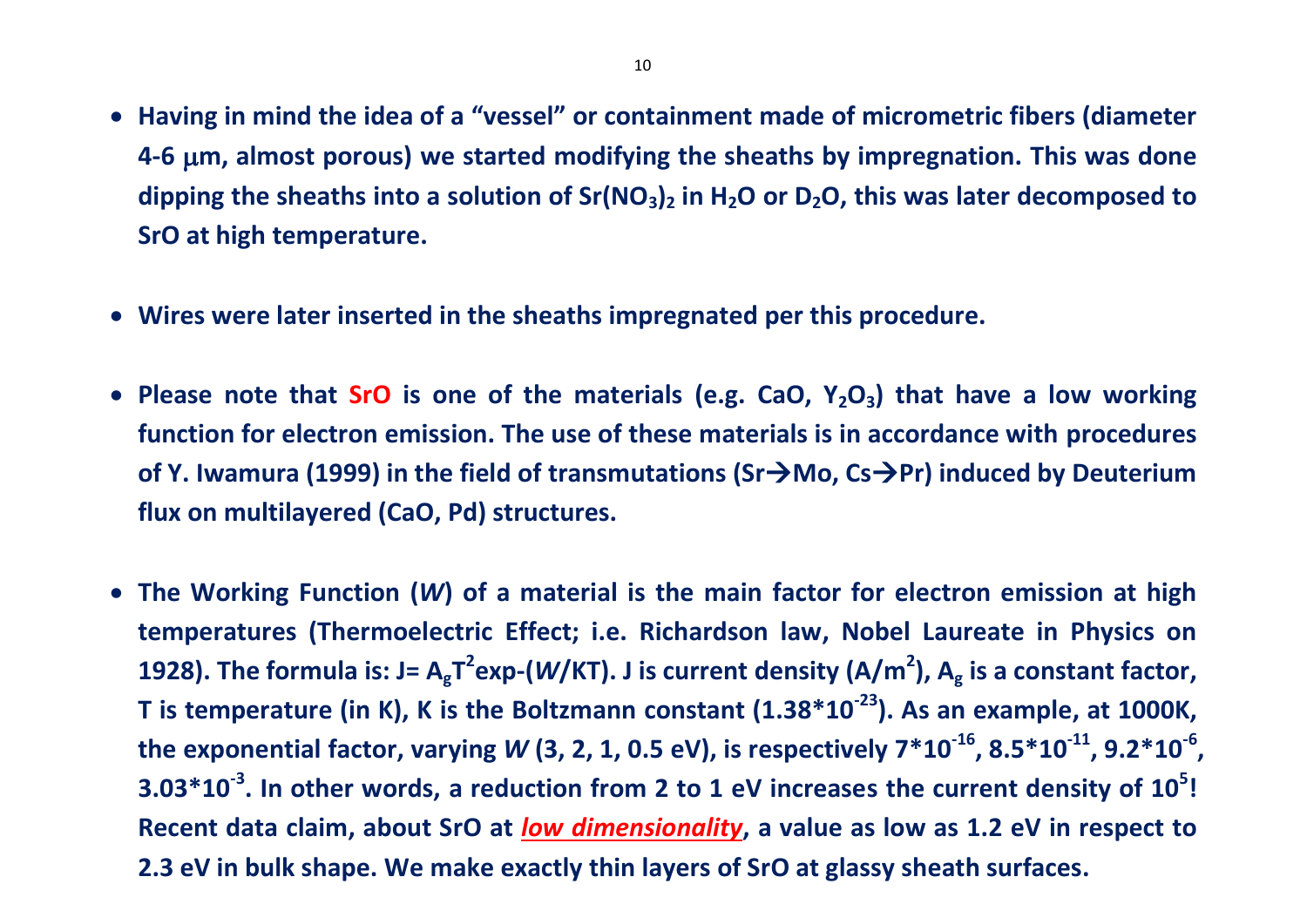#### **Rediscovery of the work of Irving Langmuir**

- *We believe that the impregnation steps (SrO; FexOy, K-Mn), in the whole, further enhances the intrinsic tendency of glass fibers to absorb or interact with atomic hydrogen.*
- **We consider important to mention also that the properties of some specific glasses with respect to their interaction with atomic hydrogen were discovered by** *Nobel Laureate Irving Langmuir* **around or before 1927 (see notes).**
- **Moreover, the "chemically aggressive" alkaline elements, used for impregnations and drying by high temperatures, further increase the surface area of glassy sheaths.**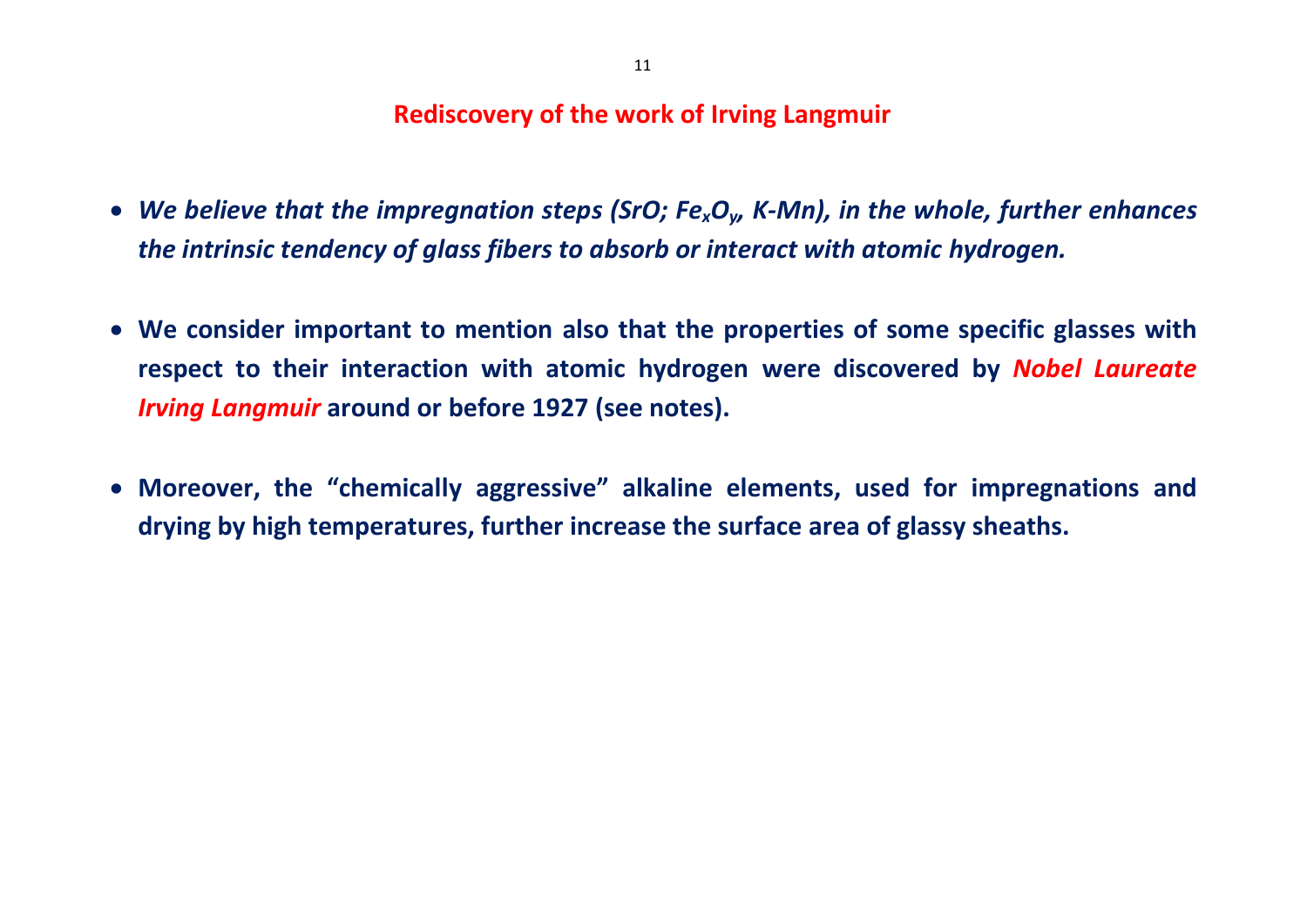**Fig.1. Main results presented at "***2014 MIT Colloquium on Cold Fusion effect"* **(21-23 March 2014; MIT-Cambridge-USA), of experiment using 2 Constantan and 1 Pt wires, inserted inside glass sheaths, at low and large amounts of additional glass. H2 atmosphere, different pressures. Reported internal and external temperatures, minus ambient. Effects larger at**  *low pressures***, in agreement to observations on Langmuir about 2H to H<sub>2</sub> recombination.** 

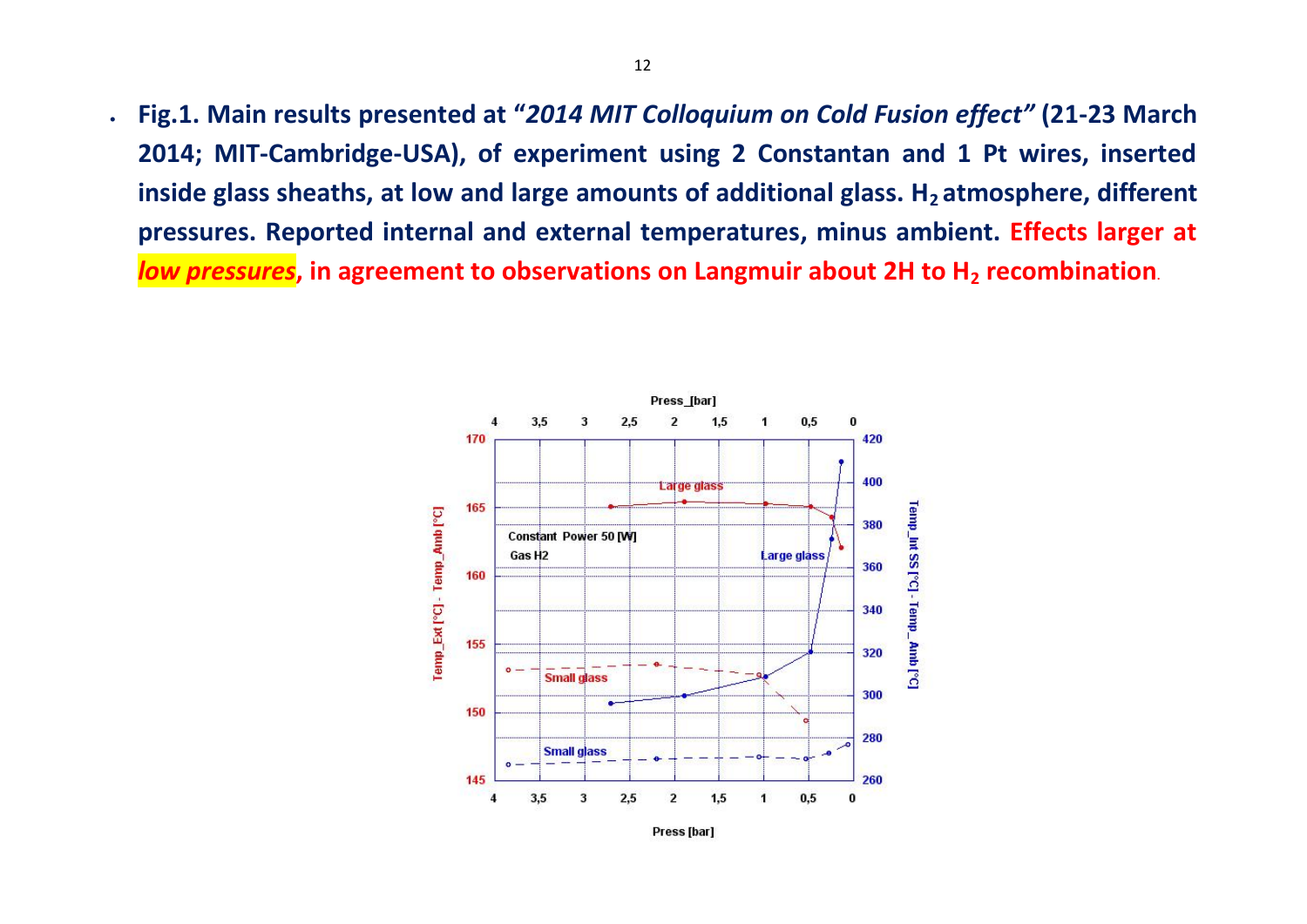#### **Introduction of Iron and Potassium and their effects**

- **(3) Aiming to increase AHE, in a further development of such material, we added Fe (as mixed oxides) on the surfaces of wires and sheaths together with K (as a dissociation promoter of H22H reaction, following Fischer-Tropsch like procedures, along 1920-1945, for gasoline synthesis starting from CO and H2). The addition of iron was made before the pulsed, high power, procedure. Later-on (May 2016) we added also Mn in order to stabilize the observed effects: possibly because Mn may decrease the K evaporation at high temperatures (see notes). Just as a similarity, the effect of Mn can remember that of Iodine to make longer, and overall more efficient, the useful life span of the, well-known, incandescent lamps (halogen Tungsten lamp).**
- **Concerning Fe addition, we later realized that the first batch of** *CNM* **that we had used was prepared before 1970. We measured that the Fe content, either as impurity or intentionally added, was as large as 0.5-1% on average, while in certain spots we have measured up to 3-5% concentration, especially on the surface.**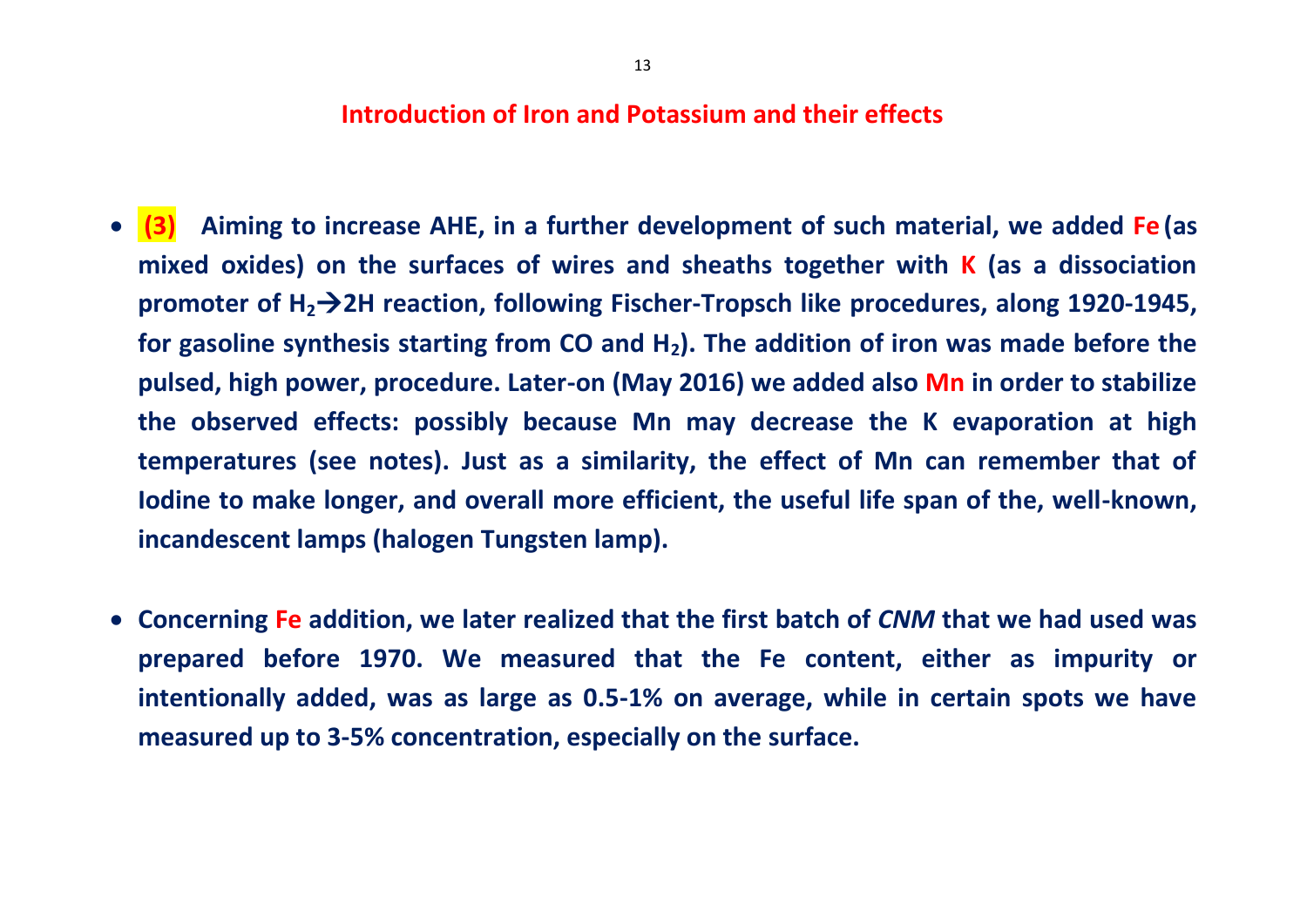- **In addition to the lower purity of starting materials (i.e. Cu, Ni, Mn), we have been suspicious of some surface contamination during swaging process and/or inappropriate storage in a rusted iron cupboard in Italy.**
- **In facts, we observed that the first "vintage" batch of constantan gave relatively large values of AHE (up to 5-20% of the input power - at 50 W input). While AHE became much lower with "recent" batches featuring a higher purity.**
- **If we also consider that the J-type thermocouples, mentioned before, also contains iron, the case for its synergistic effect on AHE is strongly reinforced.**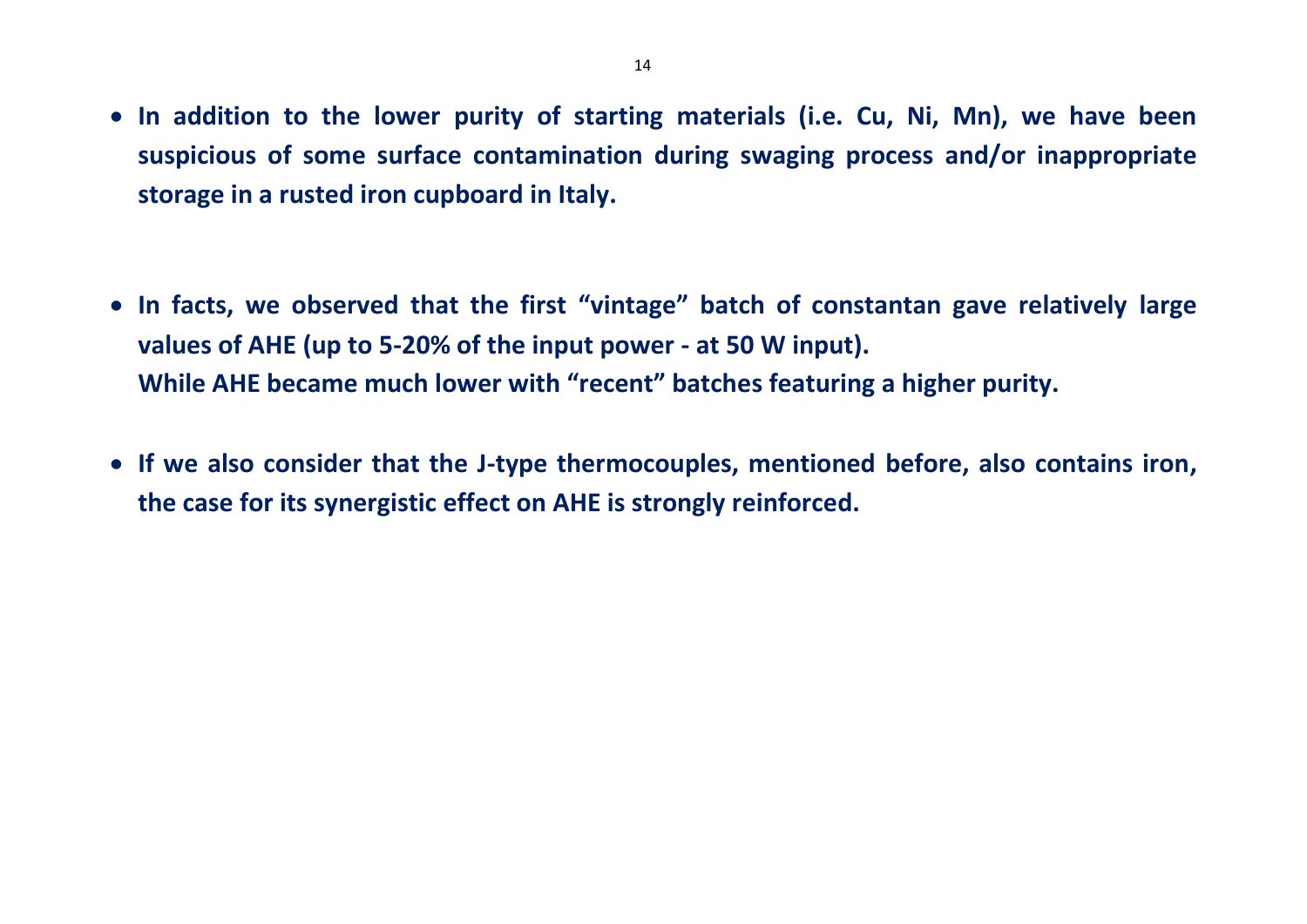#### **Importance of "non-equilibrium" and "knots"**

- **In almost all our experiments we realized that having Non-Equilibrium conditions is a key factor to induce, and possibly increase, AHE effects. On the base of this conclusion, in 2015 we introduced a new type of wire geometry, aiming to increase local thermal (and possibly concentration) gradients.**
- **In other words, we developed a simple procedure to get thermal gradients along the wire taking advantage of fiber glass sheaths that, for several aspects, are step-discontinuity to heat transfer from the wire to local gaseous environment. This effect is increased further if the wire has a current flowing in it, as usual in our experiments. After various attempts we realized that the simplest approach was to introduce several knots in the** *CNM* **thin wire.**
- **The procedure worked very well and first results were presented at ICCF20 (October 2016). Moreover, we realized that the AHE value is positively correlated with the number of knots.**
- **In the experiments shown at ICCF20, two 200 m Constantan wires having 41 and 71 knots have been compared in terms of their capability for AHE.**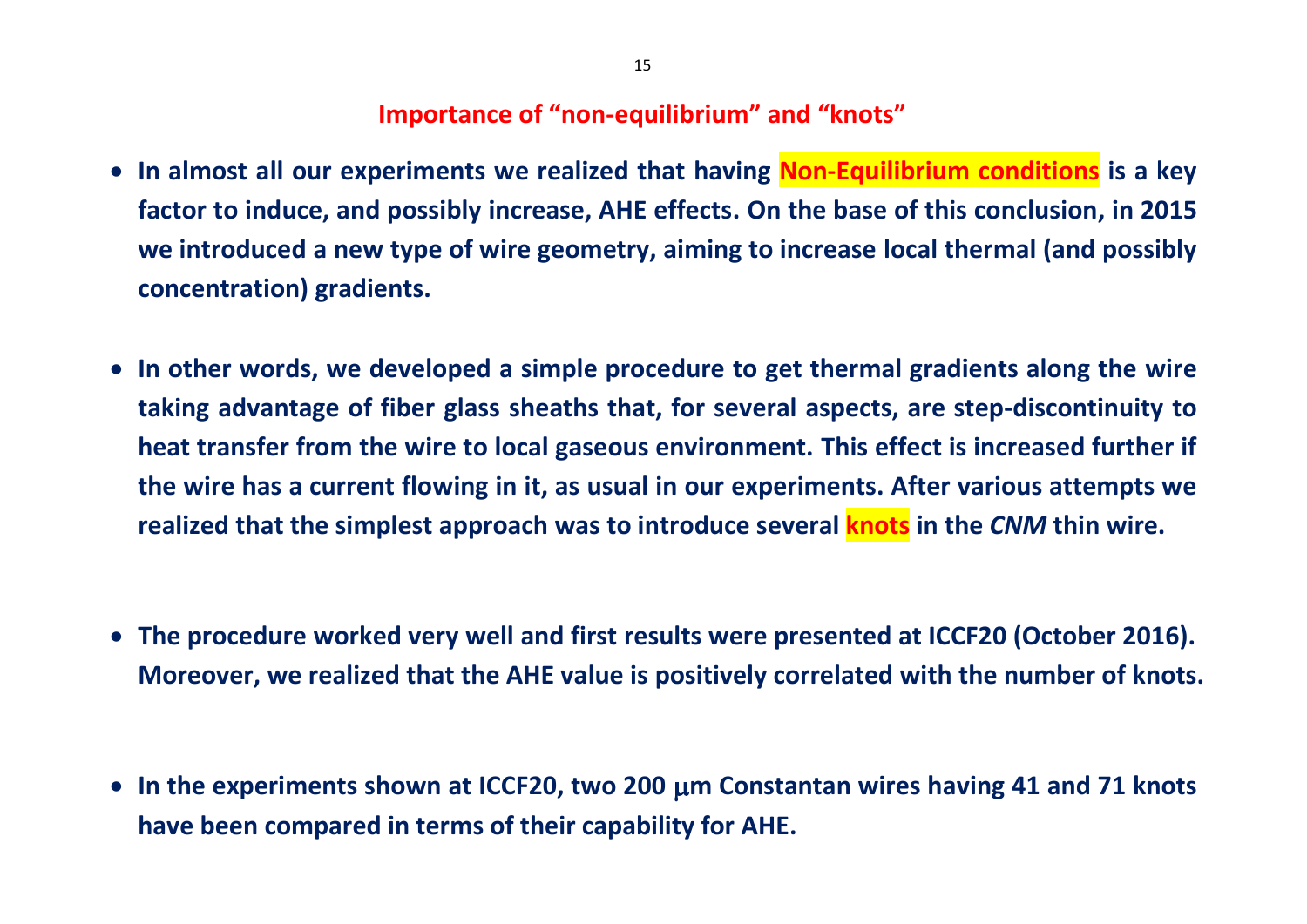### **Reactor assembly, including knots preparation (presented at ICCF20, publishing by JCMNS).**



*Figure R1: Preparation of the knots in the Constantan wire. Figure R2: Insertion of the copper wires in order not to completely tighten the knot. Figure R3: Critical point of tightening the node due to possible stress of the Constantan wire. Figure R4: After conditioning, insertion of the wires inside the several glass sheaths. Figure R5: Braid of the three wires to be waved around the SS support.*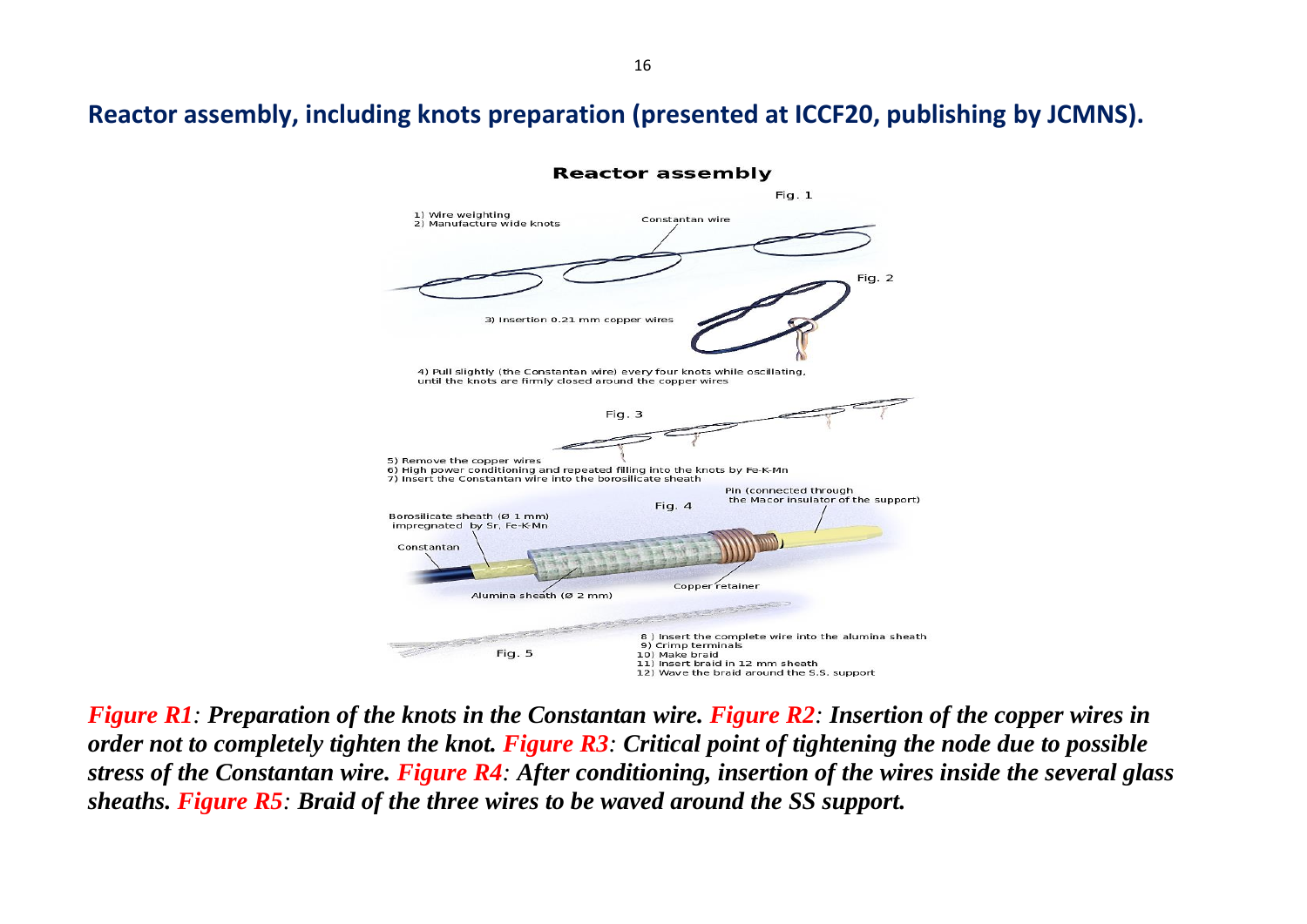

*Fig.2 Overview of the reactor once assembled. Regarding temperatures, Tc is external, Tss is internal to the reactor core.*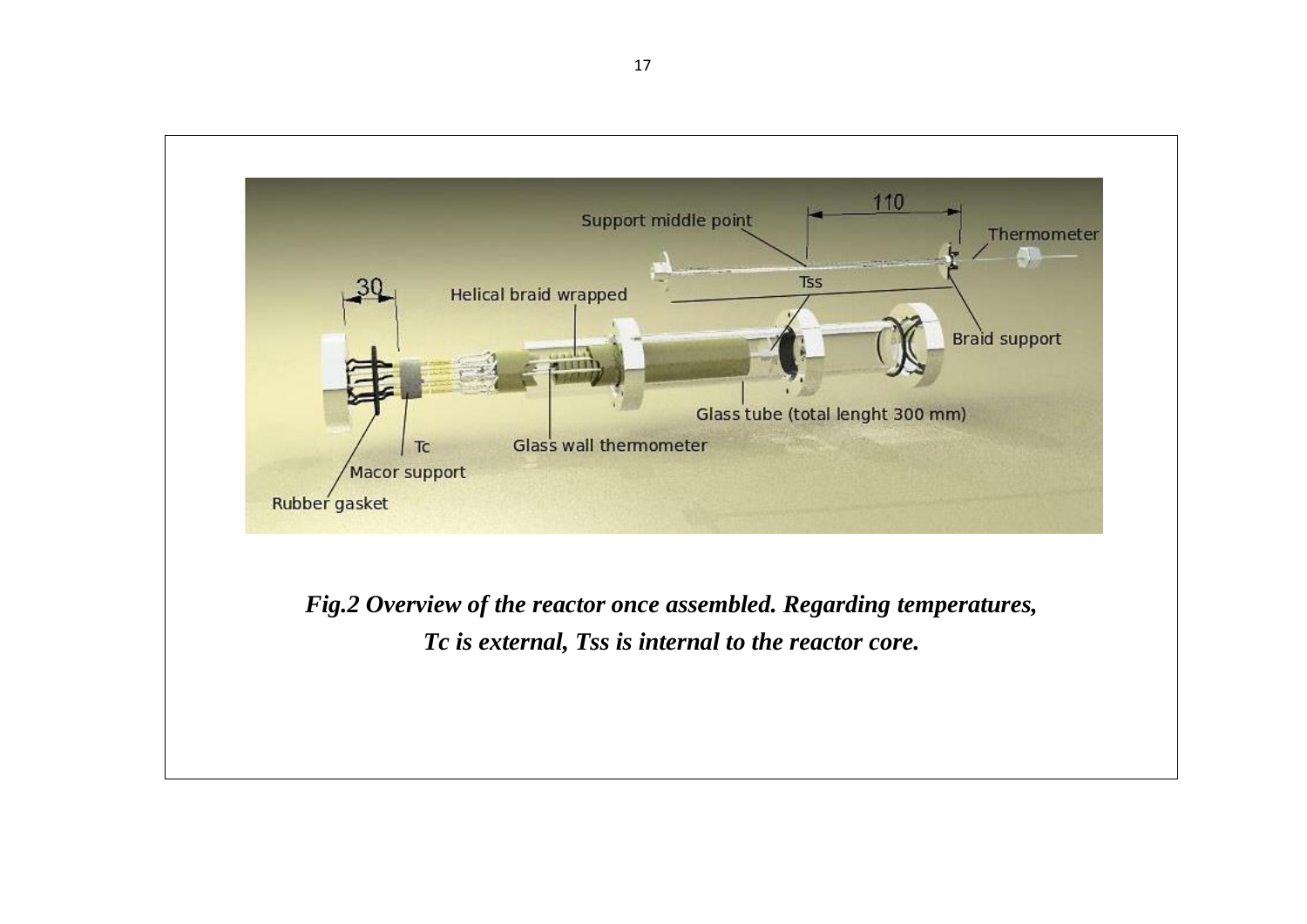**Effects of number of knots on wires (reprinted from ICCF20 Conference, publishing by JCMNS).**



*Fig.3 Overview of the* **main experiments** *performed using Vacuum (Pw at Pt), He (Pw at Pt), Xe+D2 mixture (Pw at Pt, Cst41, Cst71). It is discernible a large increase of external temperature Tc with respect to Pt case, when Pw is applied at Cst41 and Cst71 (best result). See Notes.*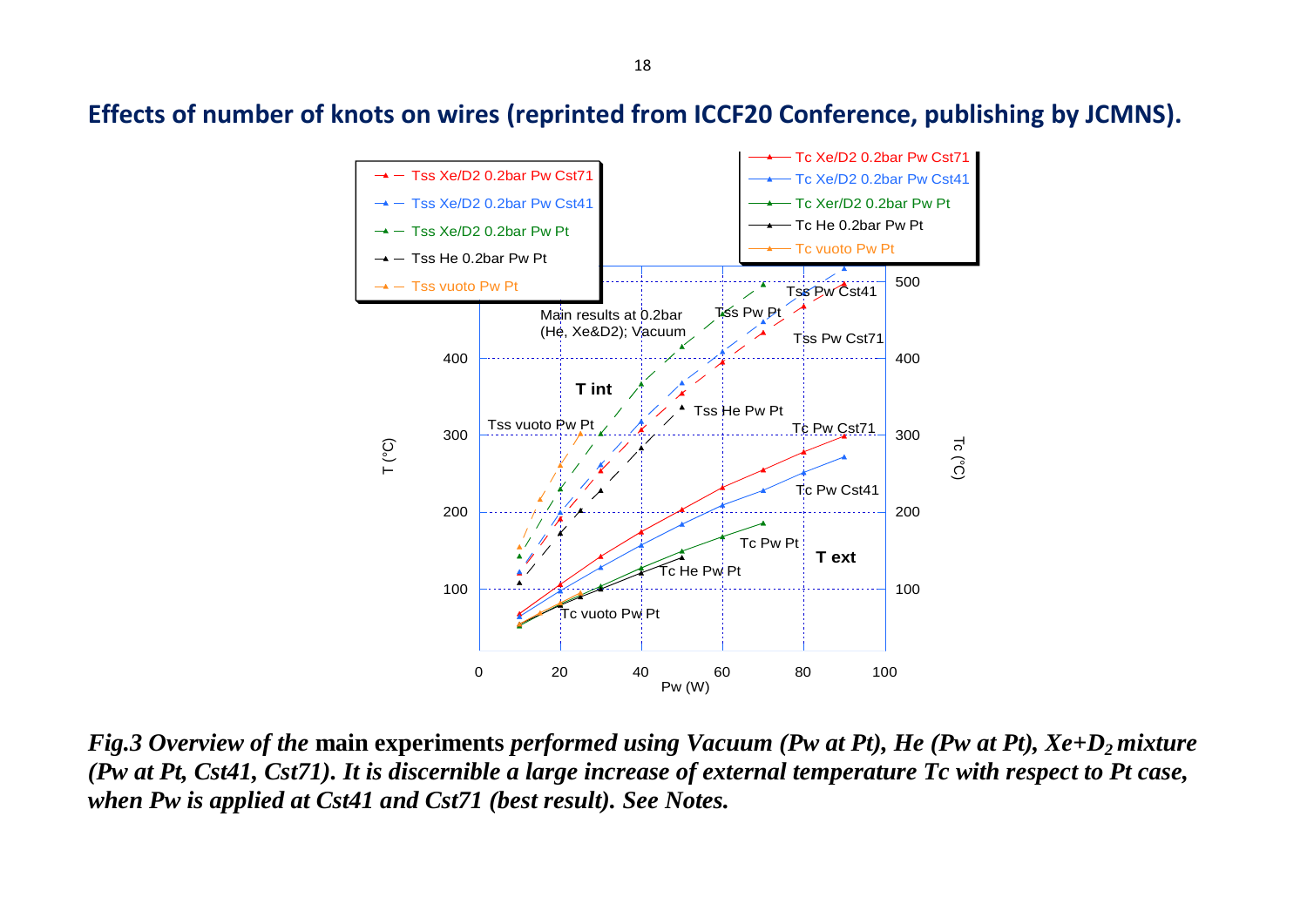**Introduction of Noble gases with low thermal conductivity (Xenon and Argon)**

- **Since 2008 we observed that adding Argon and other low conductivity noble gases to H<sup>2</sup> or D2, could increase the likelihood of AHE occurrence. This was noticed even in experiments conducted at low pressure (e.g. 0.1 bar).**
- **In case of Xenon, in particular we could measure an effect on AHE occurrence and magnitude much bigger than expected.**
- **At the end of November 2016, while still puzzled trying to interpret the effect of Xenon on AHE, it was with great surprise that we found a 1993 German patent (DE4300016) claiming the addition of Xenon to Deuterium to enhance the reaction 2D<sup>+</sup> +2D<sup>+</sup>He<sup>4</sup> . We also found similarities in the experimental apparatus where this reaction is supposed to occur, a thin glass tube containing ionized Xe and D.**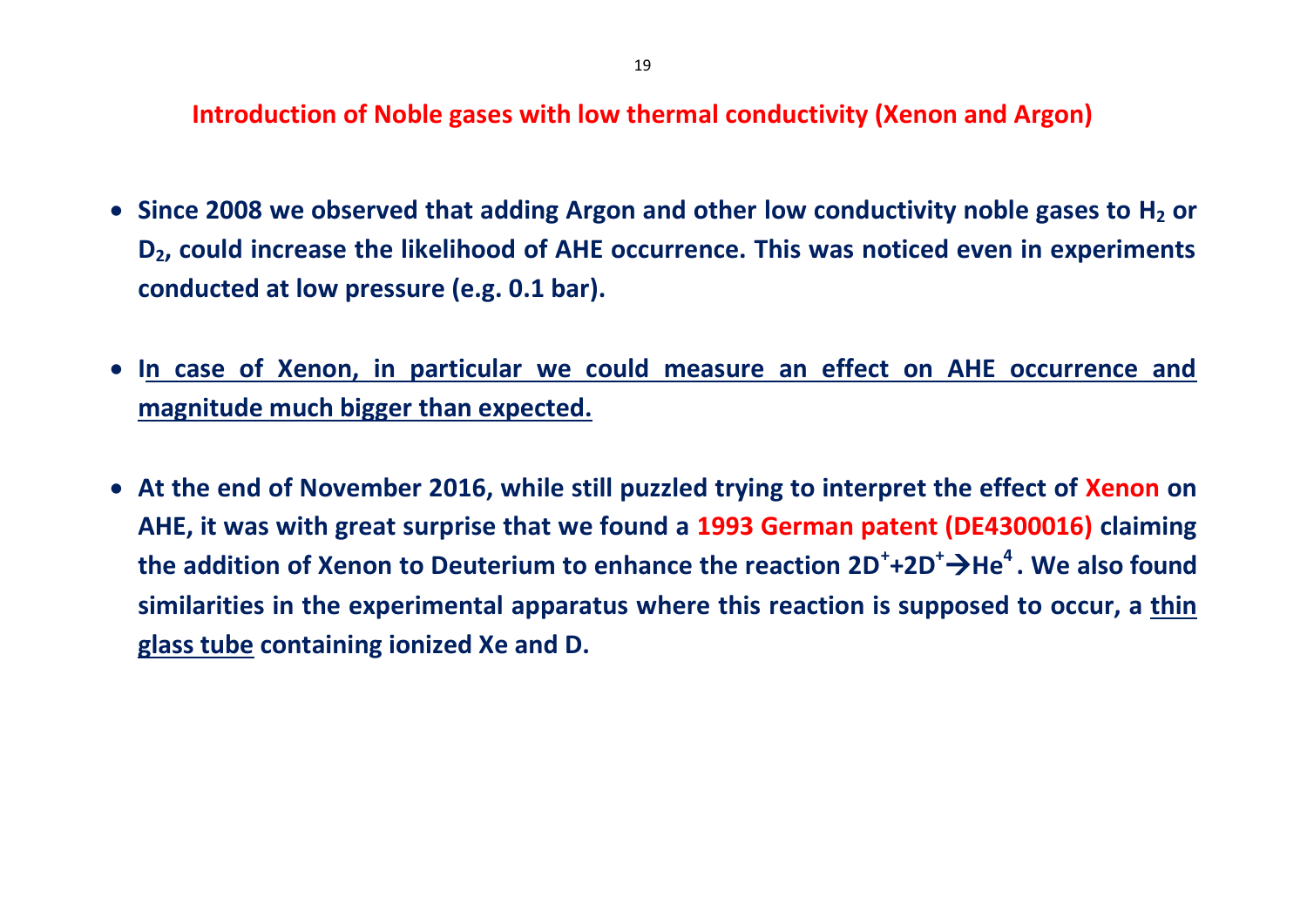**Comparison of some temperature values, internal and external, at 50 W input power, changing the gas mixtures. Values using the 71 knots, Φ=200 μm, CNM wire. Data presented at ICCF20, pending publication by JCMNS.**

| <b>Gas Type</b>                  | $D_2$ | Xe/D <sub>2</sub> | Xe/D <sub>2</sub> | Ar/D <sub>2</sub> | He           | H <sub>2</sub> | $D_2O(2cc)$<br><b>Air(10cc)</b> | $D_2O(2cc)$<br><b>Air(10cc)</b><br><b>Xe(45cc)</b> |
|----------------------------------|-------|-------------------|-------------------|-------------------|--------------|----------------|---------------------------------|----------------------------------------------------|
| Press.(bar)<br><b>React. off</b> |       | 1/0.8             | 1/0.8             | 1/1               | $\mathbf{1}$ | $\mathbf{1}$   | 0.05                            | 0.2                                                |
| Press.(bar)<br>React. on         | 1.41  | 2.63              | 2.64              | 2.71              | 1.346        | 1.32           | 0.20                            | 0.51                                               |
| Pw(W)                            | 50.18 | 50.13             | 50.38             | 49.91             | 49.75        | 50.25          | 50.11                           | 50.30                                              |
| $Tc$ ( $^{\circ}C$ )             | 197.2 | 208.3             | 208.6             | 205.5             | 191.0        | 192.8          | 203.7                           | 212.4                                              |
| $T_s(s^c)$                       | 258   | 342               | 342.9             | 308.9             | 253.5        | 243.7          | 367.8                           | 400.1                                              |
| $T_Pt$ (°C)                      | 257   | 318               | 319.4             | 292.3             | 252.1        | 244.6          | 344.7                           | 376.1                                              |
| $T_{amb}(^{\circ}C)$             | 20.7  | 20.4              | 20.0              | 18.4              | 17.0         | 17.8           | 20.5                            | 20.6                                               |

**Tab.2. Effect of Xenon and heavy water (D2O) addition on temperatures measured in the reactor.**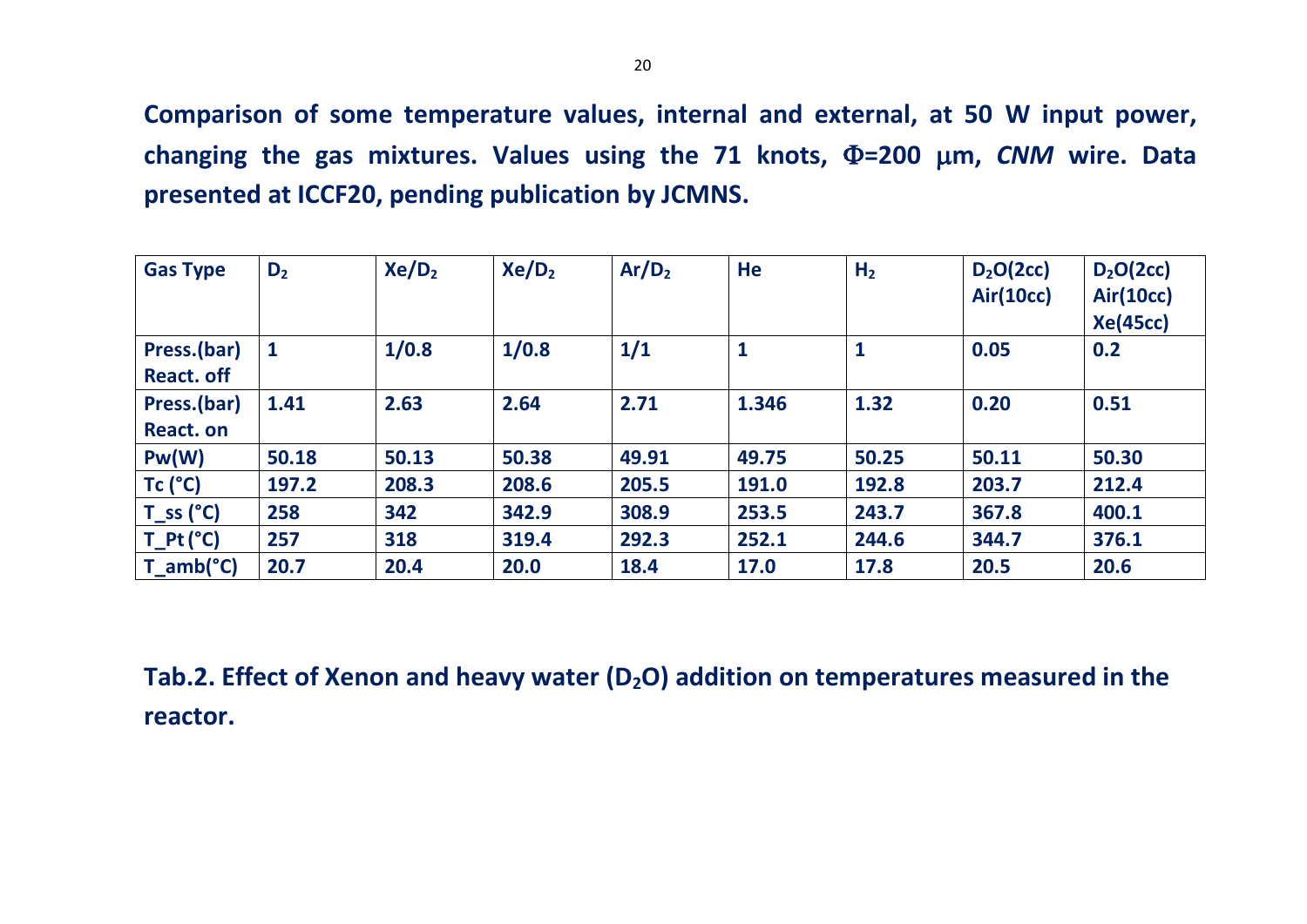- **On January 2017, aiming to further increase the amount of AHE, we changed the previous**  configuration of one Constantan wire of  $\Phi$ =200  $\mu$ m (apparent length 105 cm, real about **120 cm) 70 knots, with 4 independent wires of**  $\Phi$ **=100**  $\mu$ **m; put in parallel, each electrically insulated by fiber glass sheaths the total numbers of knot. Tanks to lower wire diameter, the knots were 300 in total and having an internal diameter of only 0.15-0.20mm.**
- Resuming, with 4 wires of  $\Phi$ =100 µm in parallel, we had: a) same resistance; b) double **active wire surface; c) number of knots over 4 times larger. Main drawback was the surface temperature (at constant input power), lower in respect to single 200 m wire used before.**
- **We are reasonably certain, that the value of absolute temperature** *(like Arrehenius and/or Richardson law)* **is a control parameter for AHE generation, i.e. it should be as high as possible.**
- **Unfortunately, increasing the temperature, the risk of sub-micrometric material sintering and deactivation increases. When this occurs, values of AHE strongly decrease.**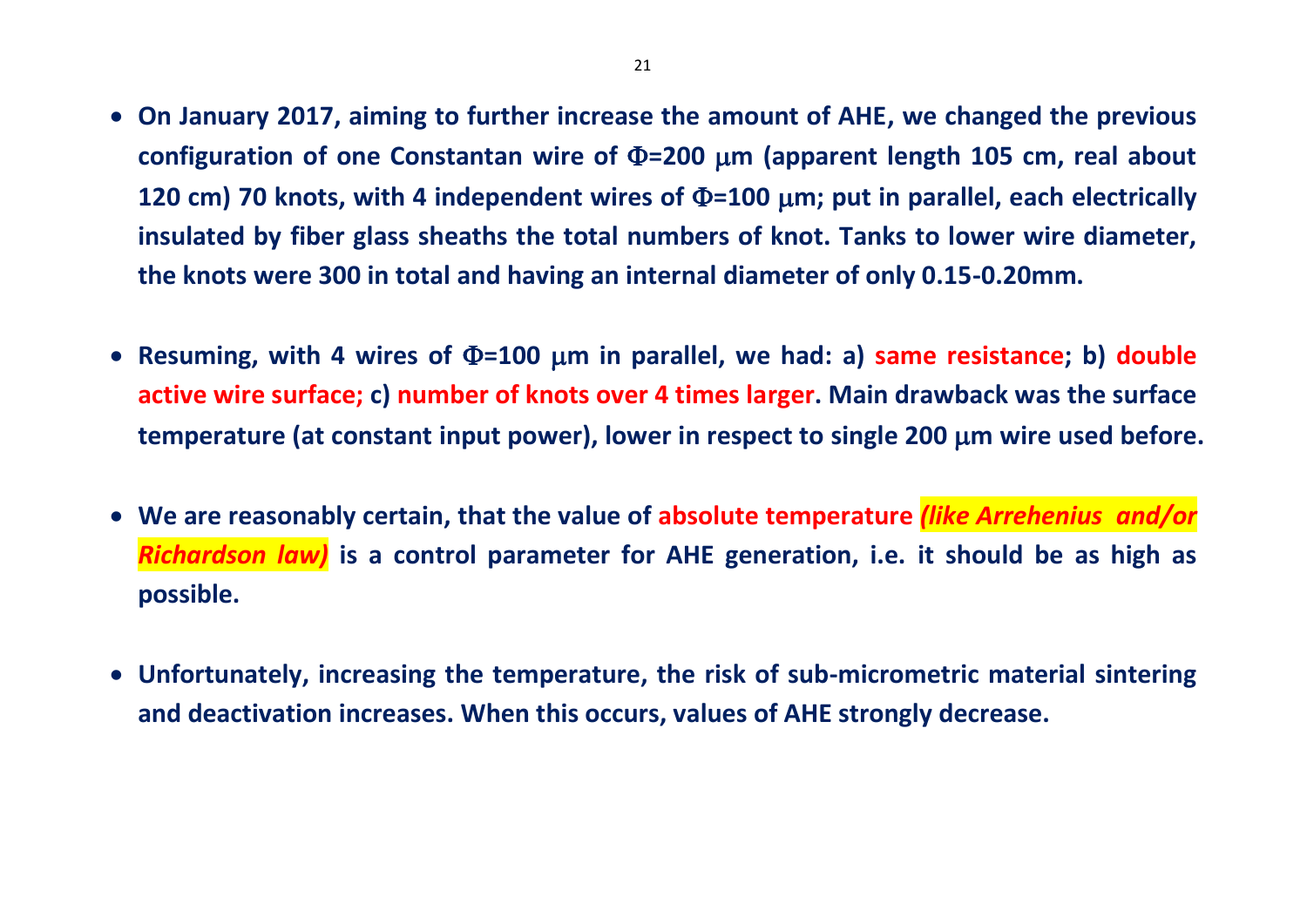## **2017 set-up: experimental results and learnings**

- **Because of reactor assembling constraints, in more recent preparations we have not been able to put the fiber glass sheaths inside a high-temperature furnace to dry-up water and to decompose nitrates to oxides after impregnation.**
- **In other words, some residual D2O was still present at the surface of the fiber glass sheaths (made by micrometric fibers).**
- **Surprisingly, we have observed that in this case the AHE could be measured at the beginning of operations, already during the cycle for conditioning the reactor trough vacuum treatments at high temperatures (giving power to the Pt wire used usually as a calibrator).**
- **This came with a marked reduction of the value of** *CNM* **resistance, that we interpret as Deuterium absorption on Constantan according to both all our previous experiments on H or D absorption and several papers on H effects on** *CNM***. We just note that some of the Authors (W. Bruckner et al.,** *Thin Solid Films 258, 1995, 252-259***) didn't take in consideration the full potentialities of H ab/adsorption. Deeper studies were performed 10 years later (A. W. Szafransky,** *Journal of Alloys and Compounds, 404-406, 2005, 195-199***).**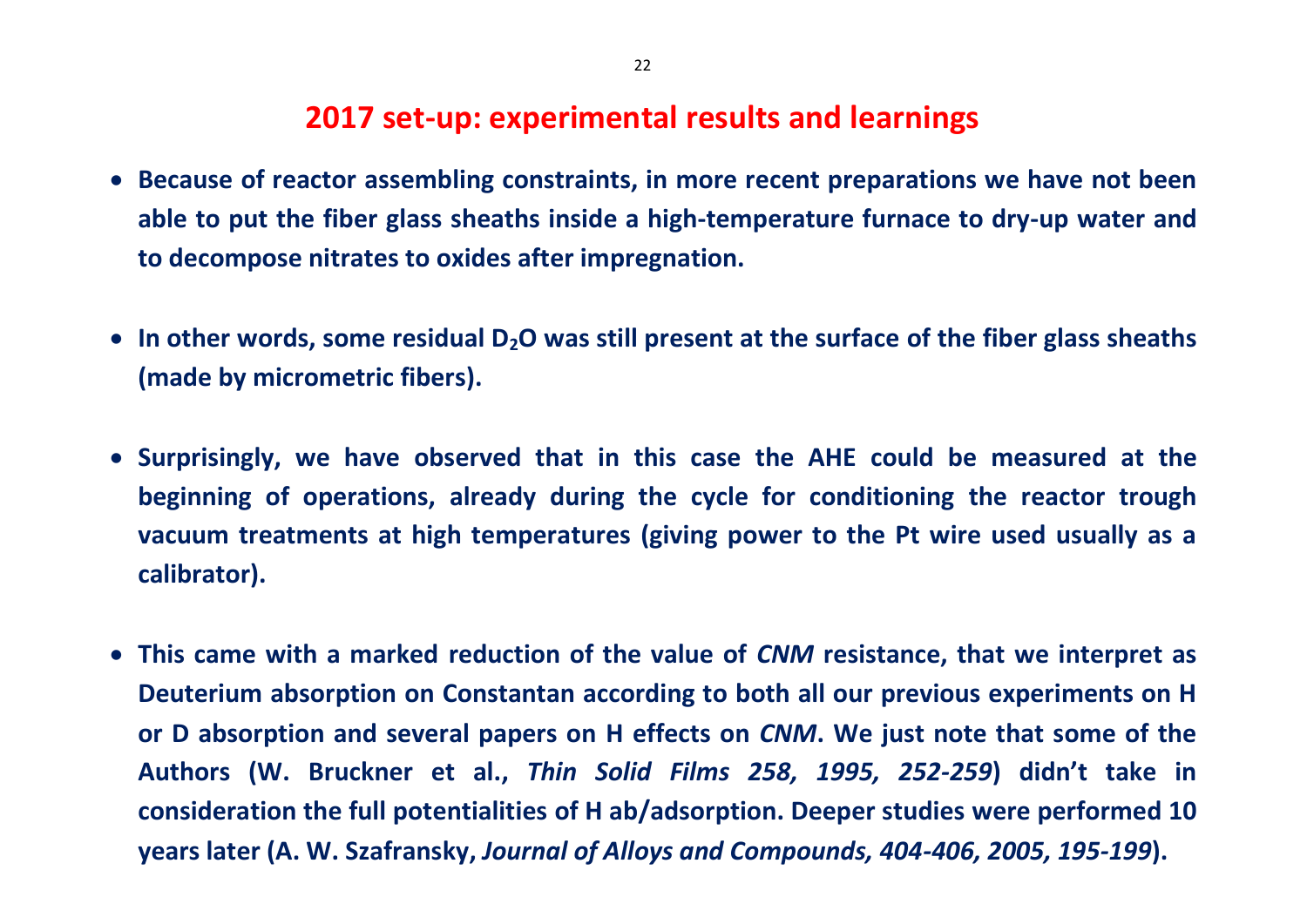- **Moreover, when the power was applied to the** *CNM***, at the end of power cycles (90 W down to 10 W, step 10 W, He atmosphere) the value of resistance at minimum current (4mA) was** *HIGHER* **than that at usual 750mA (giving about 10 W of input power). Such intriguing effect was present** *only* **when the power was applied to the** *CNM* **(i.e. direct heating), not to the Pt (indirect heating of** *CNM***).**
- **Further studies have shown that such effect is magnified when** *CNM* **undergoes only a partial oxidation of the surface, i.e. when some residual Deuterium is still present into the wire.**
- **In short, increasing the current applied to** *CNM* **(up to 700 mA), we observe a** *reduction* **of the resistance.**
- **In figure 4 the behavior of wire voltage for increasing applied current (step 100 mA, duration 4 minutes) is shown, normalized to its value at minimum current used (i.e. 4 mA).**
- **The phenomenon of** *resistance decreasing* **when current is increased (and vice-versa) recalls the well-known** *Zener diode* **effect in the region of voltage self-stabilization. This effect is reduced when the temperature is increased (Figure 5), for currents larger than 700 mA.**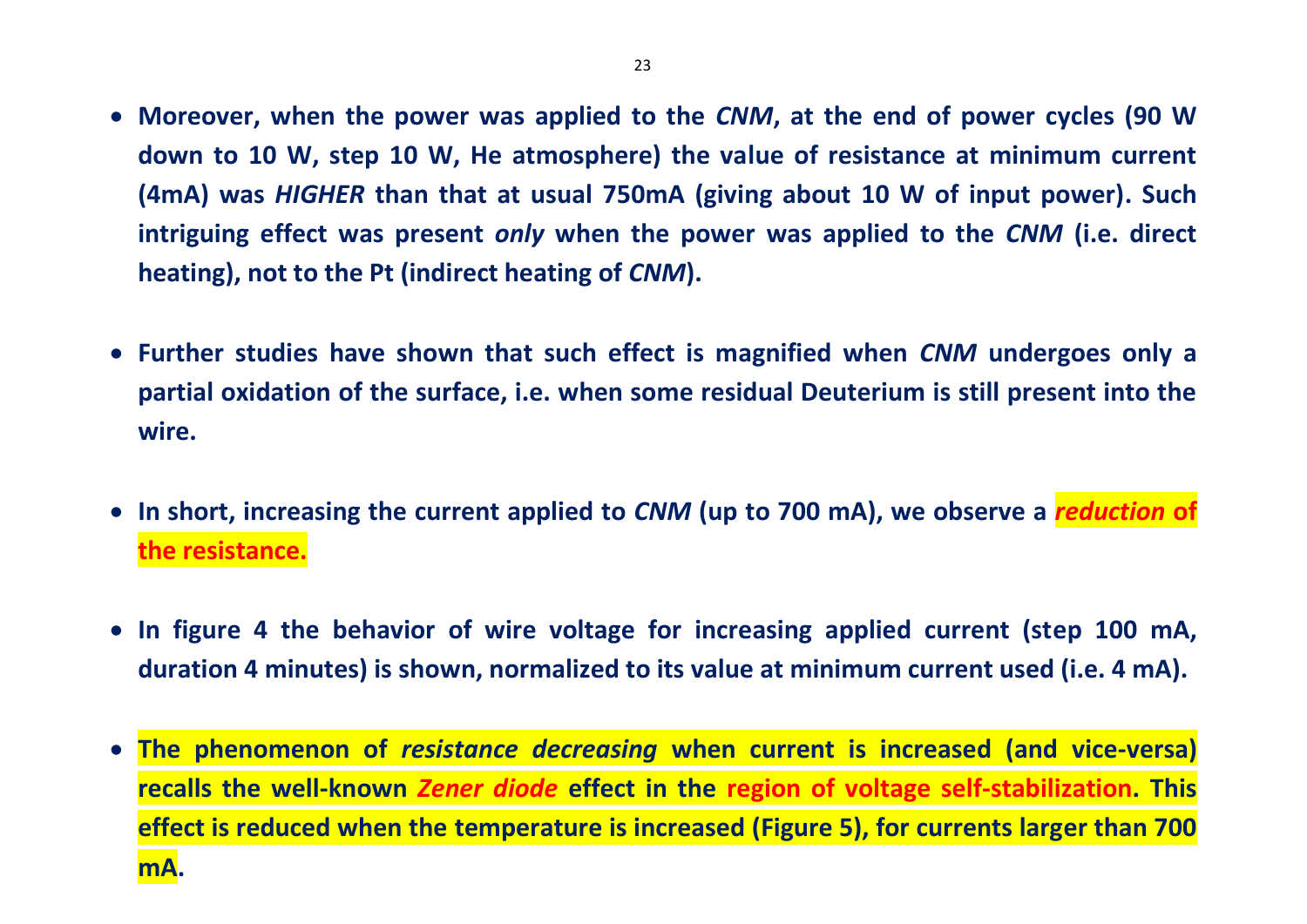

 *Figure 4: In blue, the applied current as a function of time. Each step has a width of 100 mA and a duration of 4 min. In red, the voltage (calculated as the measured resistance times the applied current) is normalized to its reference value at 4 mA. The total number of knots is 300.*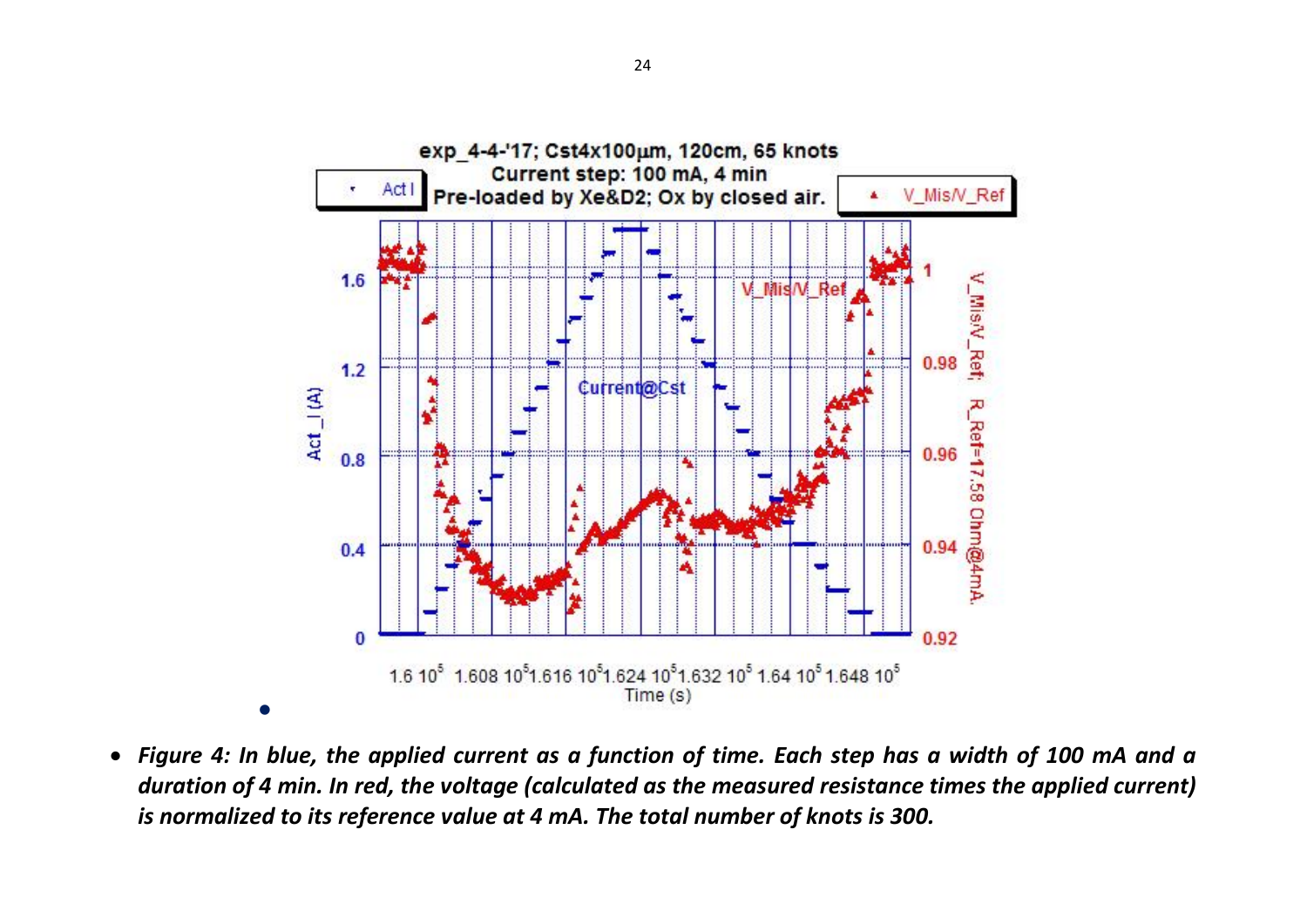

*Figure 5: Behavior of resistance of CNM wires with time (blue) compared with that of temperature for the reactor core (red) and Pt wire (green).*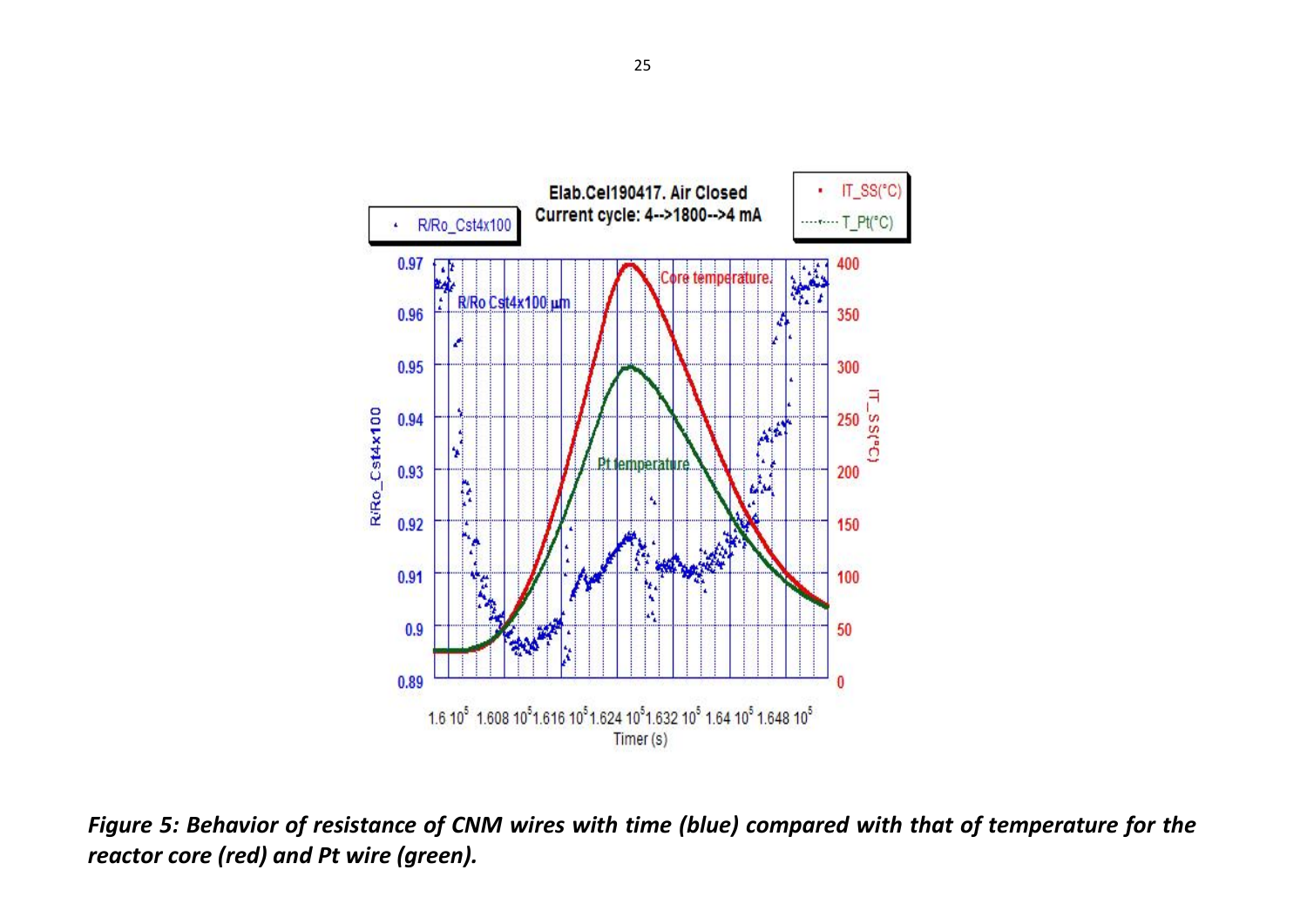- **It was not expected that a local effect (few micron of dimension), possibly Zener like, can be evident even on a scale of meters, i.e. 1 billion times larger than usual. Perhaps, some long-range coherence, or "confinement" induced by voltage (or current), can arise when loading values are extremely large. Similar phenomena were predicted and in part observed by Prof. G. Preparata and E. Del Giudice in Pd-D system since 1996.**
- **Strong experimental evidence points toward a correlation between the observed Zenerlike effect and AHE. (see notes)**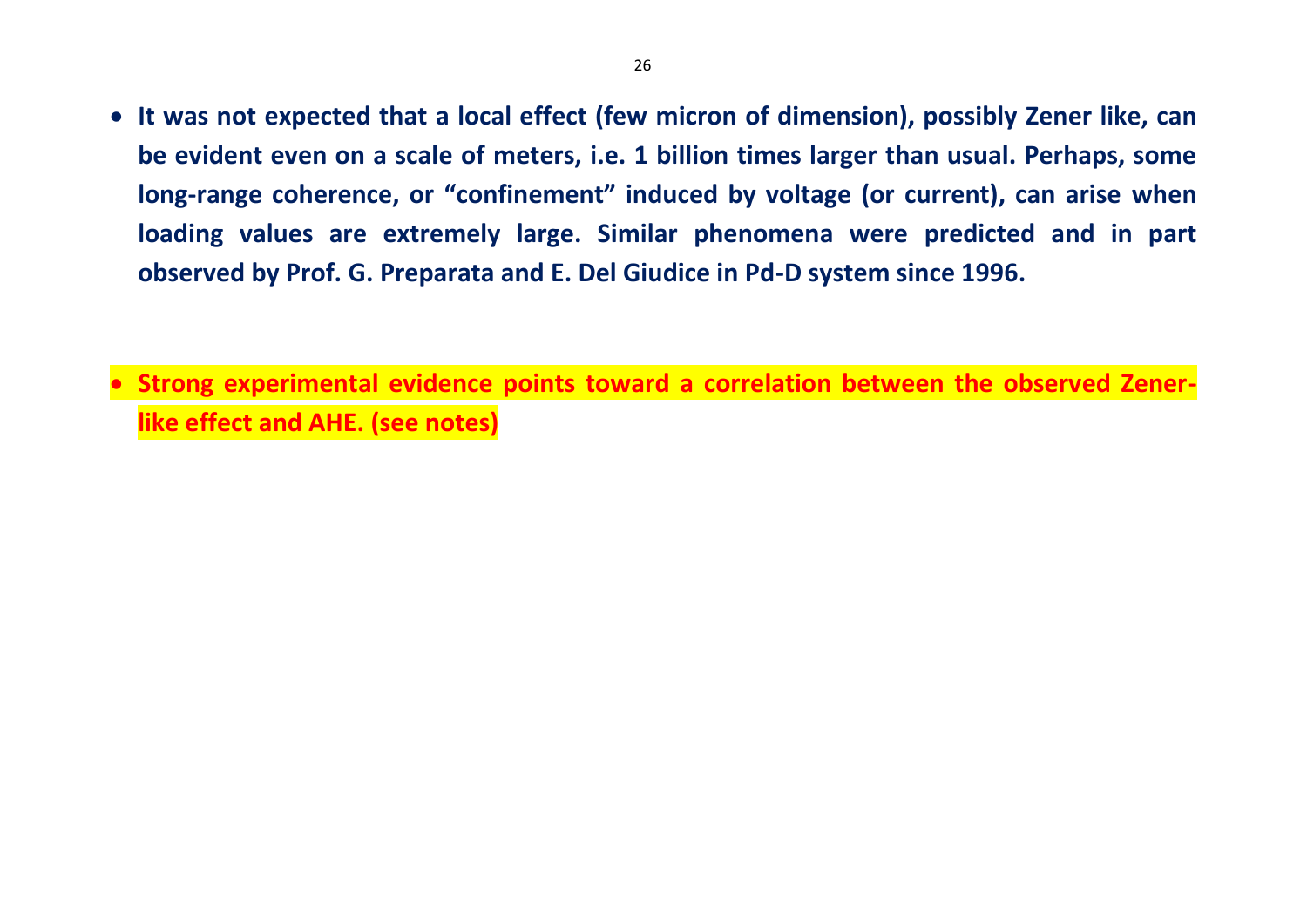

**Figure 6: calculated output power versus electrical power on 200 micron thick Constantan wire using similar gases and pressures. This figure compares 2016 and 2017 data i.e. the last one after increasing the number of Constantan wires (14) and knots (65300) in the reactor. The effect is related to indirect heating of 4x100** *CNM* **wires. It provides clear evidence of AHE scalability.**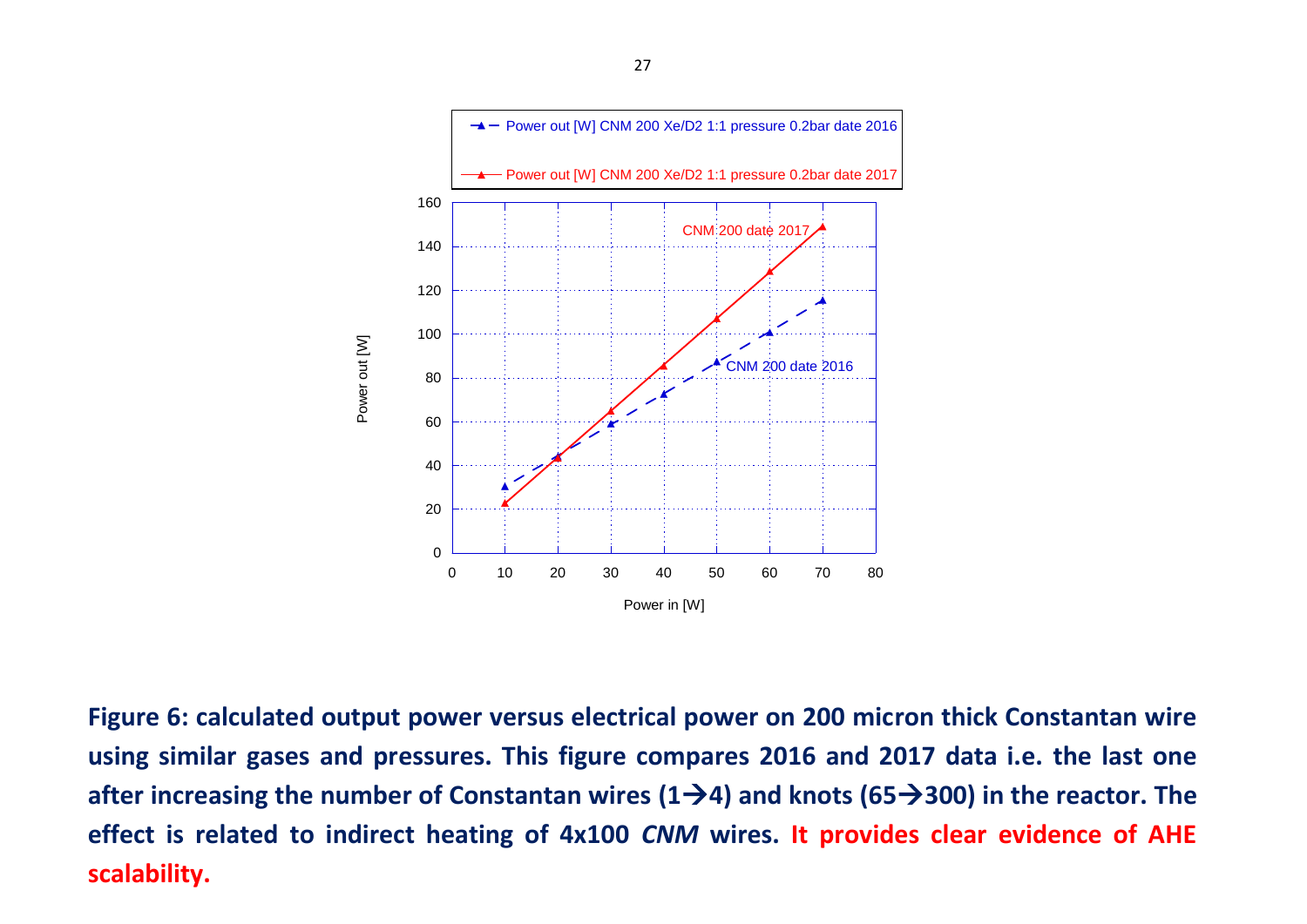# **Conclusion**

**An experimental program started in 2011 has allowed to significantly increase probability of occurrence and magnitude of AHE phenomena.**

**It is important to mention:**

- **The use of Constantan.**
- **The use of direct heating (NEMCA effect\*).**
- **The pulse oxidation of wires to increase surface area toward nano-structures on wires surface.**
- **The addition of Iron and Potassium.**
- **The use of Impregnated Fiber Glass Sheaths.**
- **The use of Manganese to stabilize the system over time.**
- **The introduction of knots on the wires.**
- **The addition of Xenon and Argon to Deuterium.**
- **The use of thin wires (4x100 µm Vs 1x200 µm).**

**\*Non Faradaic Electrochemical Modification of Catalytic Activity (largely studied/developed by Costas Vayenas around 199. First similar observations, un-explained, since around1905).**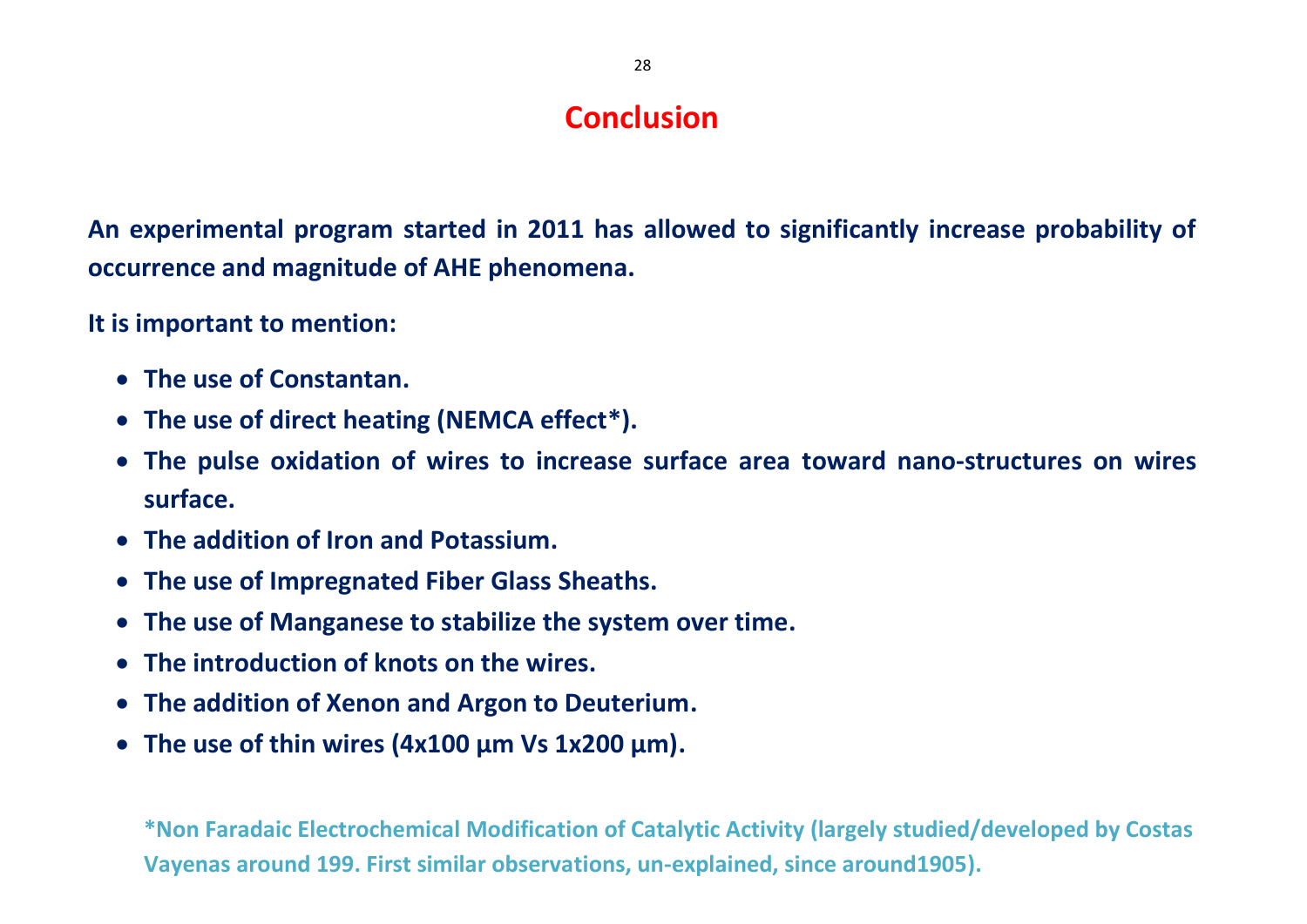- **We have elements to think that the several procedures adopted, just "primitive" trial and error approach (and quite long time of, in deep, observations), have increased AHE from 5- 20% (in 2012) to current values of over 100% (i.e. a factor 2) with satisfactory reliability and reproducibility.**
- **Most notably, the internal and, overall external (to improve the thermodynamic efficiency, i.e. Carnot limit) temperatures of the reactor were markedly increased.**
- **In that respect, during selected experiments (e.g. using Xe-D<sup>2</sup> mixtures) the internal reactor temperature exceeded 700 °C while external reactor temperature was as high as 300°C without any damage to the wires, sheaths and other components. In our opinion this represents a key achievement toward the application of LENR for practical energy exploitation.**
- **As highlighted before, we believe that further and possibly large improvements can be expected optimizing the reactor design – e.g. combining a high catalytic surface with controlled thermal exchange with the environment. Further improvements are also expected with an increase of the mass of the active material, now not exceeding 0.6 g.**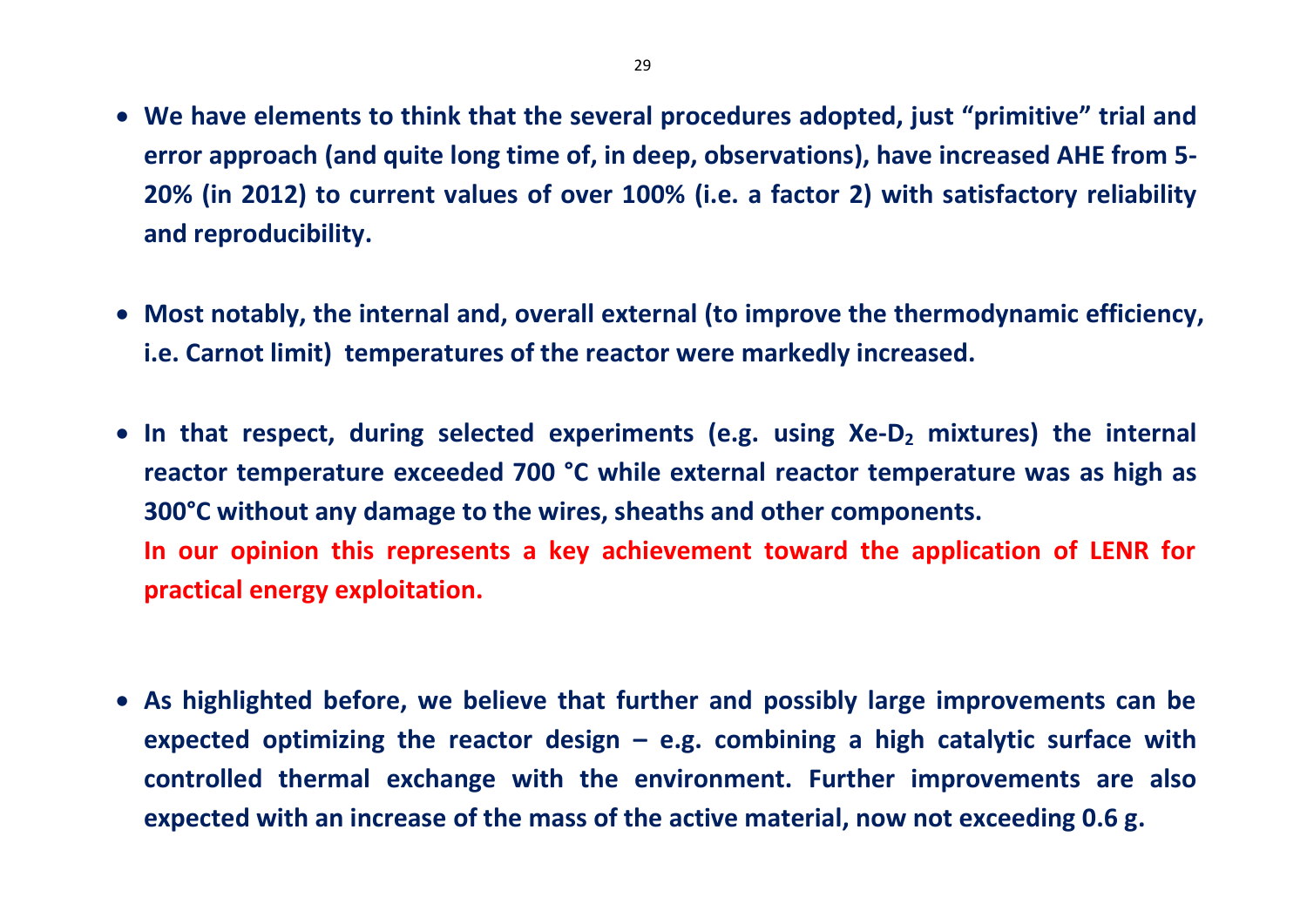# **Notes**

### **Slide 2:**

 **We must pay a tribute to Yasuhiro Iwamura for his experiments. In facts, as per his procedure we introduce low working function materials in our experiment. For instance, fiber glass sheaths covering our wires have always been modified with Strontium Oxide.**

### **Slide 3:**

- **Since about 2007 Rossi was investigating LENR phenomena in Ni Powders together with B. Ahern in USA.**
- **The "demonstration" of A. Rossi held in Bologna in January 2011 was not considered conclusive by the LENR community.**
- **Constantan was discovered by E. Weston (1897).**
- **We arrived to hypothesize the effect of constantan thermocouple on AHE occurrence after the controversial "demonstration" held by A. Rossi (jointly with Prof. S. Focardi) in Bologna-IT, on January 14, 2011.**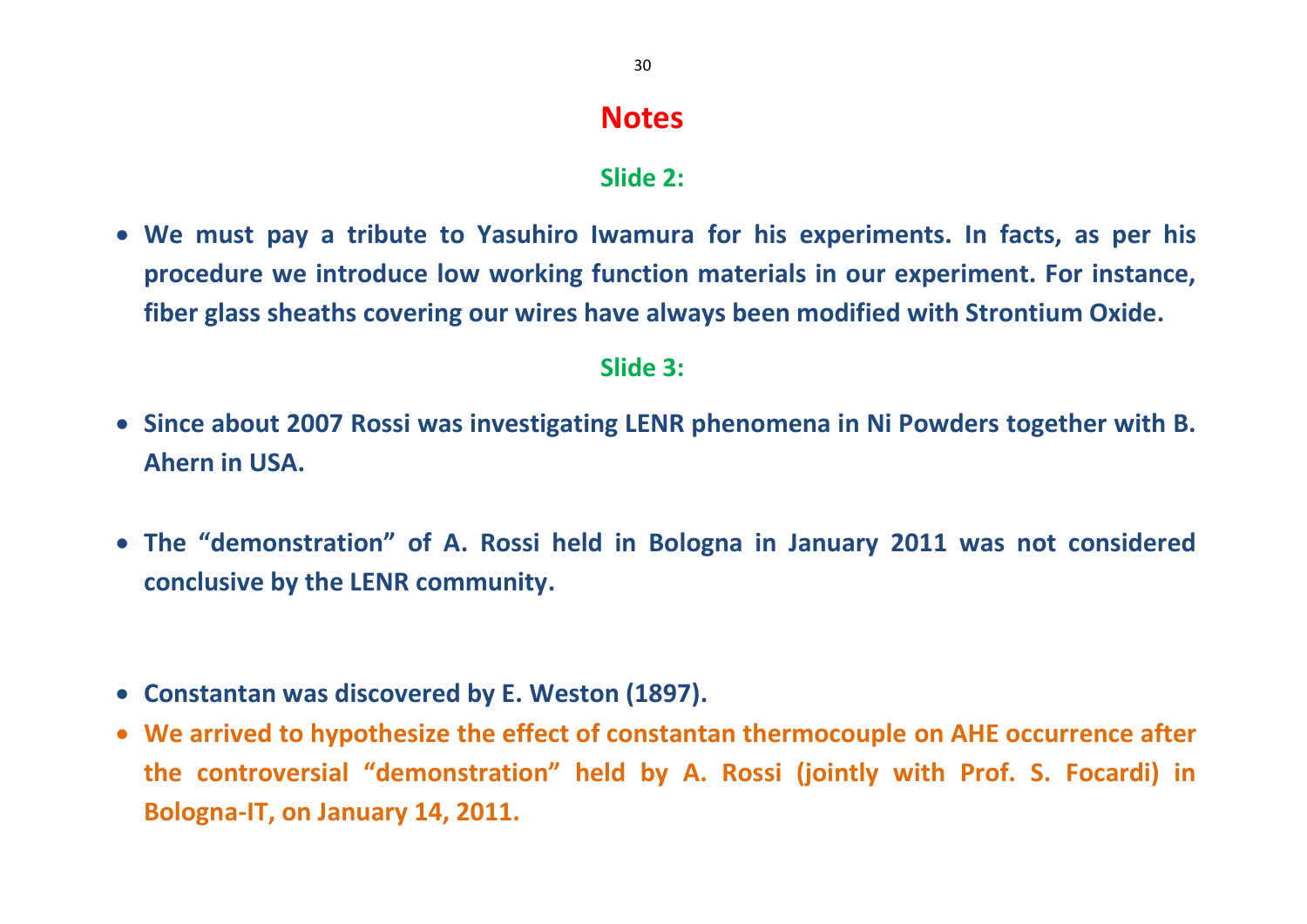## **Slide 4:**

31

 **Romanowski published the article:** *Density functional calculations of the hydrogen adsorption on transition metals…***; Langmuir 15 (18), 5773-5780) but** *our group was not aware of it before February 2011.*

### **Slide 6:**

 **At that time, some of the results did not have a clear explanation (especially comparative tests of Pd and Ni in electrolytic environment conditions). In facts, after repeated cycles of cathodic/anodic regimes, and High/Low current densities, we observed that Cu (and Ag) could occasionally show-up in our electrolytic cell because of a contamination coming from the electrical connections (wires of Cu-Ag covered by PTFE). This was due to the corrosion mediated by LiOD-D2O vapors.** 

**In other words, we had observed that Cu and Ag could be deposited on Pd surfaces and even more on Ni (a metal less "noble" with respect to Pd).**

#### **Slide 7:**

• Constantan has been used in form of long  $(I=1 \text{ m})$  and thin wires  $(\Phi=200 \text{ }\mu\text{m})$ ; weight=0.28 **g/m). The wire surface is very smooth before our electrical pulses and oxidation.**

### **Slide 11:**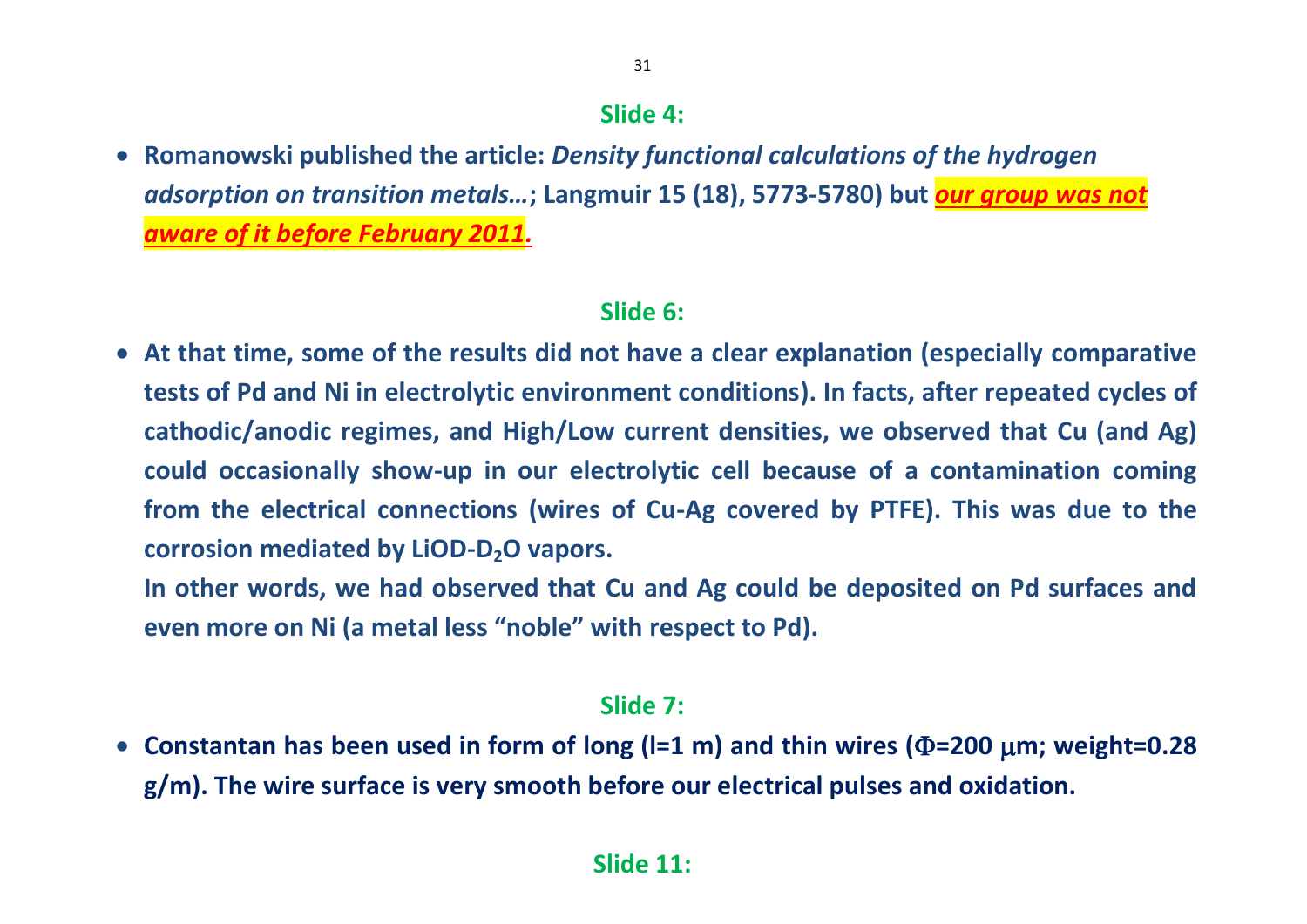- In the case of Langmuir, the type of glass was that selected for the construction of **incandescent lamps, i.e. able to withstand repeated (>1000) fast cycling of temperatures (2020020 °C) without self-damaging.**
- **First specific results on glass addition, at large amounts, were presented at** *2014 MIT Colloquium on Cold-Fusion effects***, MIT-Cambridge-USA, March 21-23, 2014.**

#### **Slide 12:**

 **We went to know about the glass propriety on atomic Hydrogen adsorption only on November 2013, thanks to** *re-***discovery** *of the Langmuir papers by L. Del Sorbo and L. Notargiacomo* **(both students at Rome University "La Sapienza") held in the (undergrounds, old documents) library of CNR (Consiglio Nazionale delle Ricerche).**

## **Slide 13:**

 **The use of Manganese in reducing K loss was described by A. Kotarba in Journal of Catalysis 221 (2004) 650-652 and was based on the pioneering work of A. Miyakoshi on Applied Catalysis A 216 (2001) 137**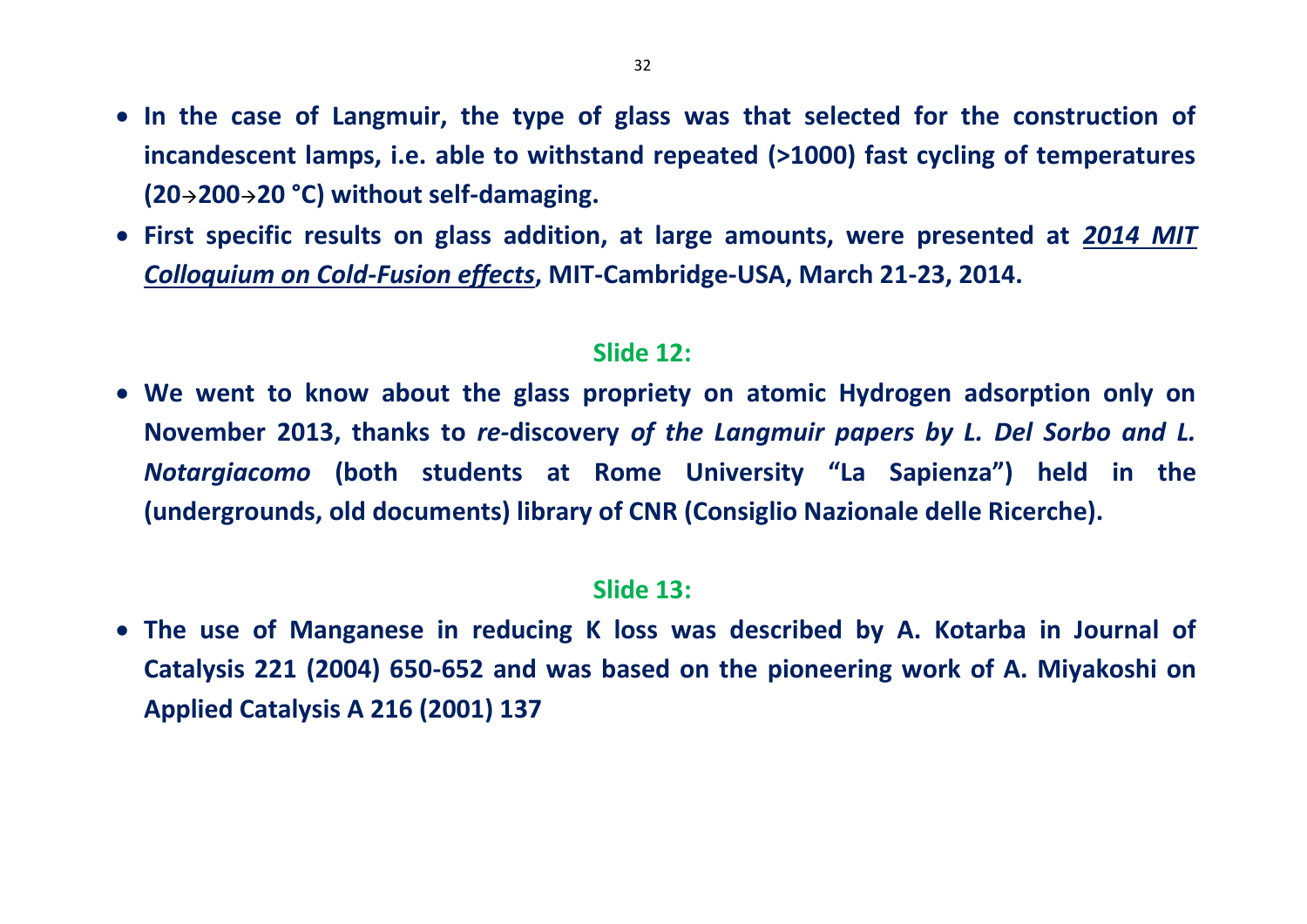## **Slide 14:**

- **Over many years of experiments, we noticed that all kind of local non-equilibrium (thermal, electric, H and/or D concentration, radiation….), may trigger AHE release. In our case we have a mild excitation, as intensity, using gamma ray coming out from commercial Toriated Tungsten rods (used for TIG welding) put** *outside* **the glass reactor, located inside an airtight small SS tube.**
- **Knots had at beginning an internal diameter (see picture on slide 15) in the range of 0.2-0.6 mm; later the diameter was decrease toward 0.15-0.20 mm.**

#### **Slide 17-18:**

**Cst41 and Cst71 means a Constantan wire with 41 and 71 knots respectively.**

### **Slide 19:**

 **The motivation of inert gas addition is to reduce the input electric power thanks to lower thermal conductivity losses. This allows for instance to enhance the detection of very small AHE. Such effect was further magnified when the Ar was substituted with Xe (the gas with lowest value of thermal conductivity, 5.5 mW/m\*K at 300 K among the nonradioactive).**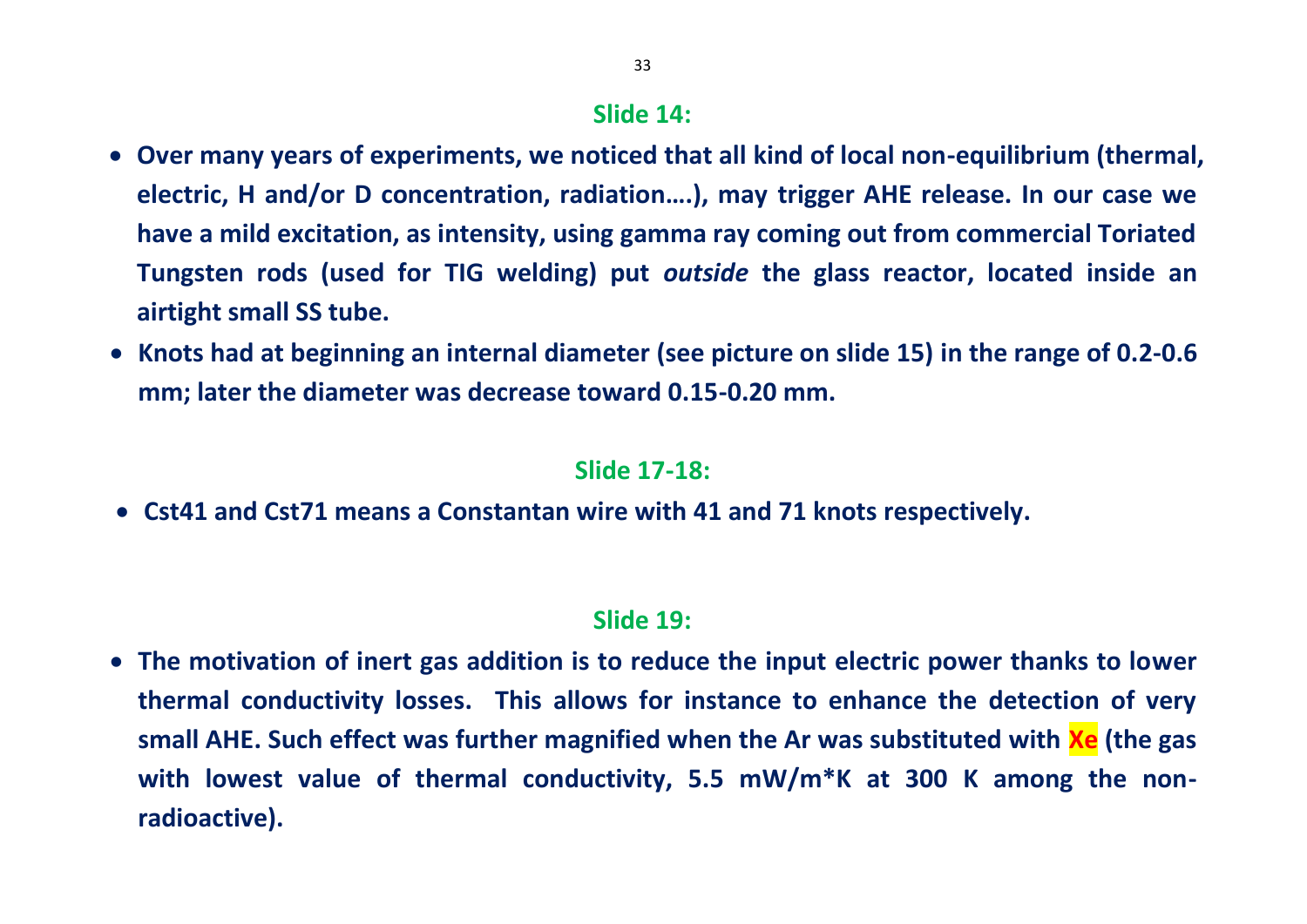#### **Slide 22:**

- We recall that each fiber glass sheath covering the wires (T<sub>max</sub>=550 °C continuously) is **covered by another Al2O<sup>3</sup> able to withstand 1200°C. In other words, each thin wire is covered with 2 sheaths making the overall (wire-sheath) assembly rather bulky.**
- **Sheaths have been impregnated using separate solutions of Strontium Nitrate and Iron Nitrate/Potassium permanganate in D2O. After impregnation sheaths are normally dried and heated in a furnace to decompose nitrates. This last step could not be done in a recent series of experiments.**

#### **Slide 27:**

 **We observed that the new set-up (2016 Vs 2017), featuring 4 times more knots and twice the surface of constantan wires, is about 30% more efficient on AHE emission. For instance, supposing valid the power emitted combining the Stefan-Boltzmann law (proportional to T^4) and Newton dissipation (at 10 W\*K\*m<sup>2</sup> ), at 70 W of electric input power, the thermal power emitted are respectively 115 W and 150 W, using as gas a mixture of Xe and D<sup>2</sup> at 0.1 bar of pressure: shown in Fig.6.**